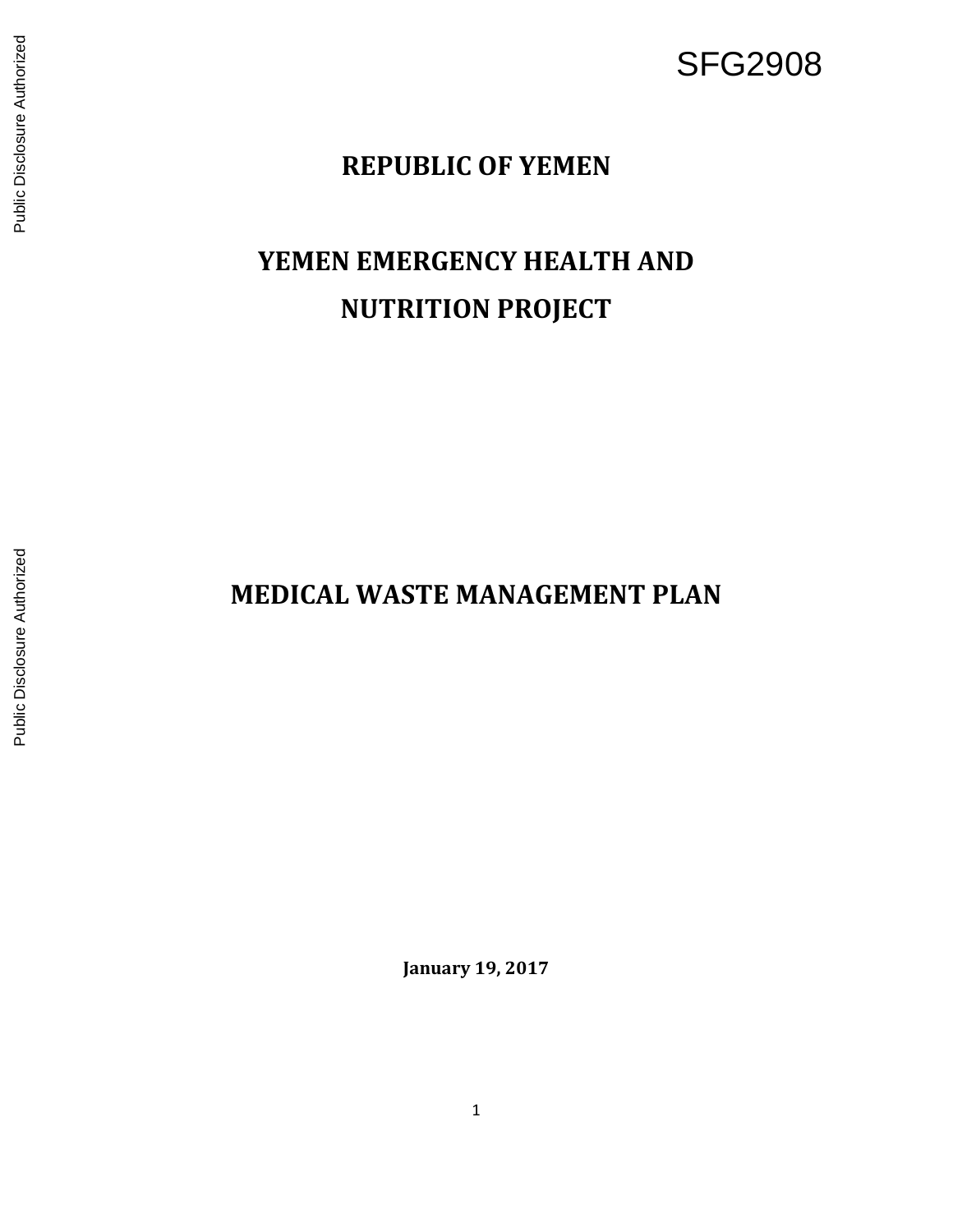## **Table of Contents**

| Annex 2: Medical Waste Management Monitoring Questionnaire29    |  |
|-----------------------------------------------------------------|--|
| Annex 3: Treatment and Disposal Methods of Health Care Wastes34 |  |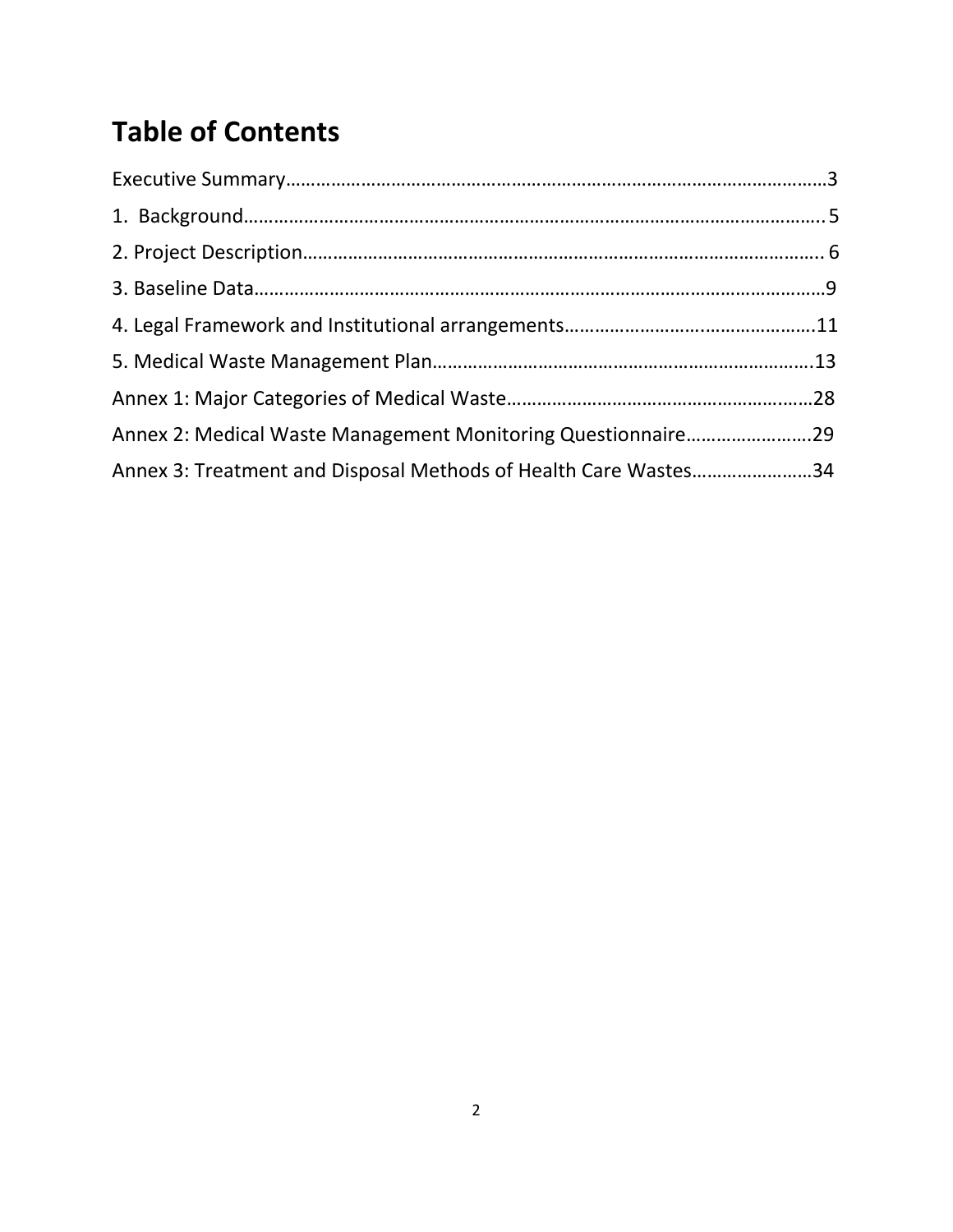#### <span id="page-2-0"></span>**Executive Summary**

This project financing is an IDA grant in an amount equivalent to US\$200 million to finance health and nutrition services as well as help maintain the capacity of the existing health system, i.e. public HFs and community level engagement.

The proposed project will help preventing morbidity and mortality among Yemeni population, particularly children and pregnant and lactating women (PLW), through the provision of life saving and high impact evidence-based health and nutrition interventions in the context of ongoing emergency. The project includes life-saving quality health service delivery for mothers, newborn and children through: (1) Mobile service delivery to provide a package of health and nutrition interventions to IDPs, overburdened host communities and populations in areas with no functional health facilities (2) Outreach activities from still functional health facilities and district health offices to provide services in areas in tier 3 and tier 2 areas i.e. those far from the health facilities. (3) Nationwide Immunization campaigns to maintain the Polio free status and to support prevent any Measles outbreaks (4) Community based maternal and newborn care though community midwives (CMWs) to ensure mothers have ANC, SBA and PNC available at their homes or communities (5) Quality life-saving services for acutely malnourished children under 60 months, and mothers through Screening, Detection and referral of children under 59 months and PLW, and treatment of severe acute malnutrition in children under 5 years either through Outpatient Treatment Programmes (OTPs), or Inpatient Treatment Programmes (ITPs). (6) Interventions for prevention of under-nutrition among children and mothers in priority governorates through Micronutrient supplementation for children 6 to 24 months, and provision of IYCF behaviour change and communication strategies at a community-level and integrated IYCF counselling at health facilities level. The project will also support the procurement of supplies for maternal, newborn and child health services at first level care and referral facilities.

Under the proposed Emergency Health and Nutrition Project (EHNP), UNICEF and WHO will be the grant recipients as well as the managing and implementing entities on an exceptional basis, where each organization is responsible for their respective activities based on the project design.

The project will include several interventions including, inter alia, nationwide immunization campaigns which is the only activity with potential limited environmental impacts. Considering the nature, magnitude and interventions of this project, particularly under the nationwide immunization campaigns, the World Bank's policy on Environmental Assessment (OP/BP 4.01) is triggered for this project and the proposed operation is classified as category 'B'. Accordingly, it was required to prepare a safeguards instrument that is a Medical Waste Management Plan (MWMP) to ensure due diligence with the Bank's safeguards policies, to avoid causing harm, and to ensure consistent treatment of environmental impact by the implementing agencies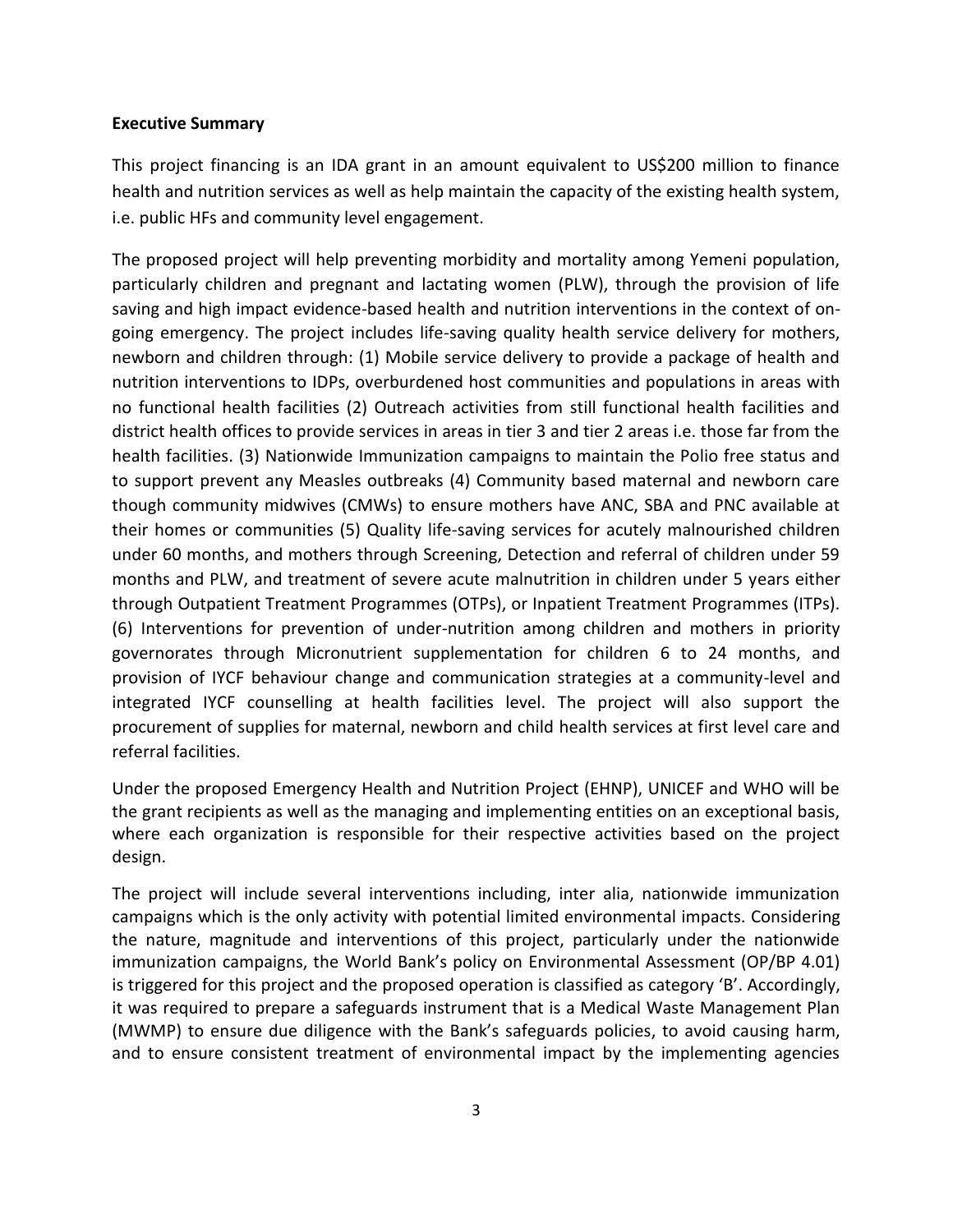which are the World Health Organization (WHO) and the United Nations International Children's Emergency Fund (UNICEF).

The Medical Waste Management Plan's overall objective is to prevent and/or mitigate the negative effects of medical waste on human health and the environment. The plan includes advocacy for good practices in medical waste management and is to be used by health, sanitary and cleaning workers who manage medical waste in mobile and fixed units, as well as health centers that are included in the project. All the health facilities and health services supported through the World Bank project are to have appropriate procedures and capacities in place to manage medical waste. The plan includes good practices and procedures for the waste packaging and storage, segregation, transportation, treatment and Disposal.

A monitoring program has been developed including indicators to address potential negative impacts of the medical waste and to ensure that unforeseen impacts are detected and the mitigation measures implemented efficiently. The monitoring plan includes indicators for the storage, segregation, transportation and disposal of the medical waste. The plan will be implemented both internally as part of the project's overall monitoring and reporting process, and externally by the third party monitoring service which will be used under the project.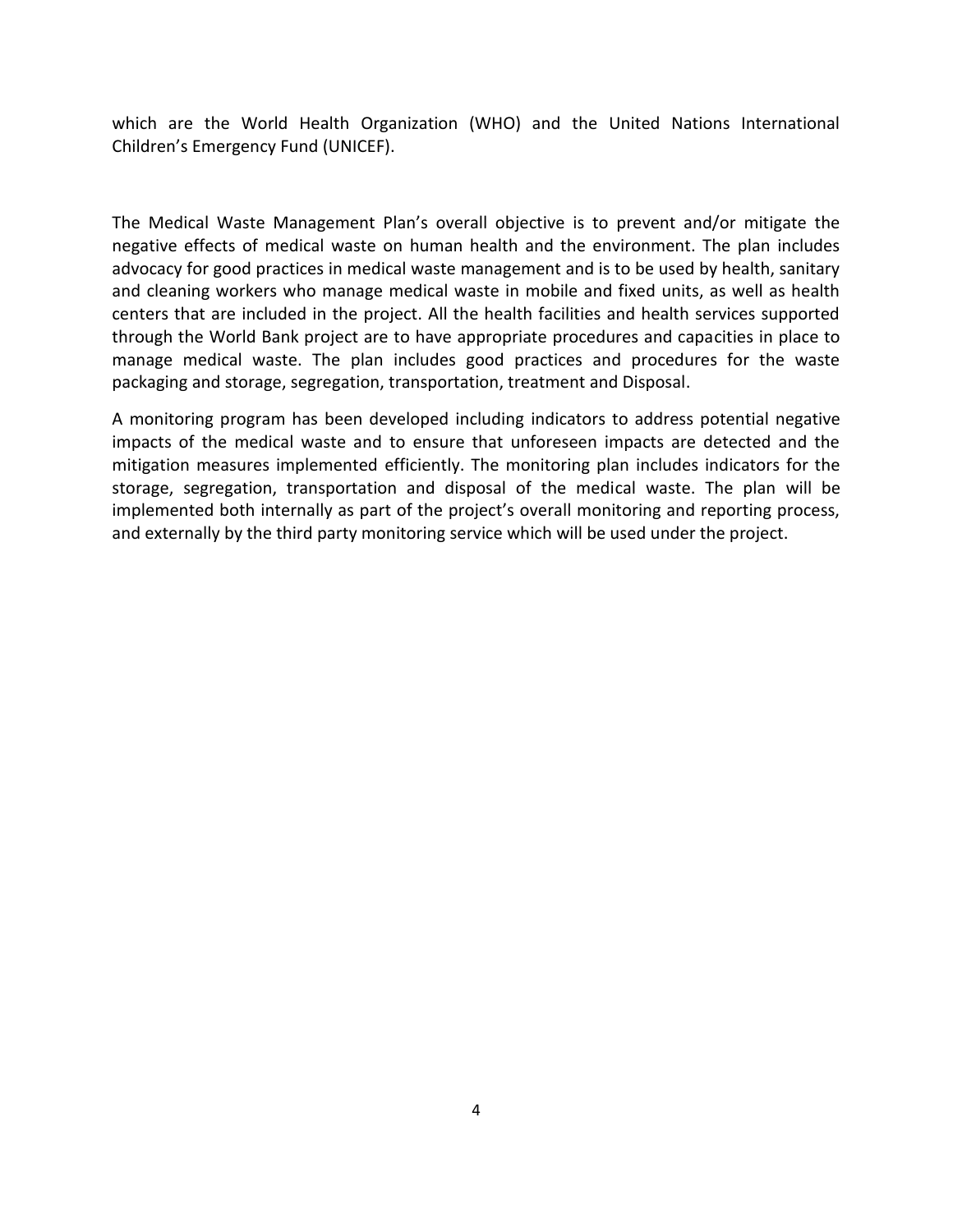## 1**. Background**

Ever since the onset in 2014 of armed conflict in Yemen, the health system has been distressed by significant challenges that have jeopardized its ability to meet the basic health and nutrition needs of the Yemeni people. Specifically, essential health facility (HFs) inputs, including health workforce capacity, have become more scarce and, in many places, non-existent.

Health status indicators have shown marked declines secondary to conflict-related factors and malnutrition rates among children have increased. The availability of maternal and newborn health (MNH) services, as well as child health and nutrition services, stands at 35 percent and 42 percent,1 respectively. Malnutrition rates are rising in Yemen among children under five and pregnant and lactating women are the most affected. Around 2.1 million are currently estimated to be malnourished, including 1 million children affected by Moderate Acute Malnutrition (MAM) and 320,000 children suffering from Severe Acute Malnutrition (SAM).

Health service indicators have shown similar declines. Only 45 percent of HFs are fully functional as many HFs have been rendered non-operational due to conflict-related damages or destruction of supporting critical infrastructure, including for example waste water treatment plants. Other facilities were left deserted by staff owing to security risks associated with work at those facilities. The conflict has also generated a new wave of IDPs in certain geographic areas and has deepened economic pressures on most citizens with increasing poverty and unemployment rates. This has shifted health service utilization away from private and NGO sectors to the public system, resulting in increased demands on an already overburdened system.

WHO and UNICEF have maintained a steady presence, scaled up their operations, and strengthened their policy coordination following the conflict's onset. The Health Engagement Plan, with representation from local level players and agreement among development partners, identified the urgent needs of the country where the funding gap for health and nutrition essential services for 2016 stood at an estimated US \$300 million as of July 2016. The Health Cluster, led by WHO and UNICEF, developed and is currently implementing this plan with a focus on the provision of an essential package of services (EPS) to address the health needs of the population and to maintain the operational capacity of the existing health system at the governorate health offices (GHOs) and district health offices (DHOs).

The emergency project include several interventions including nationwide immunization campaign activities. A review of these campaigns indicated that the management of the medical waste and disposal of used vaccination kits was weak.

This document will first provide the summary of the World Bank funded project and its institutional and implementation arrangements. It will then give an overview of the Medical Waste Management plan.

l

 $^{\rm 1}$  Health Resources Availability Mapping System June 2016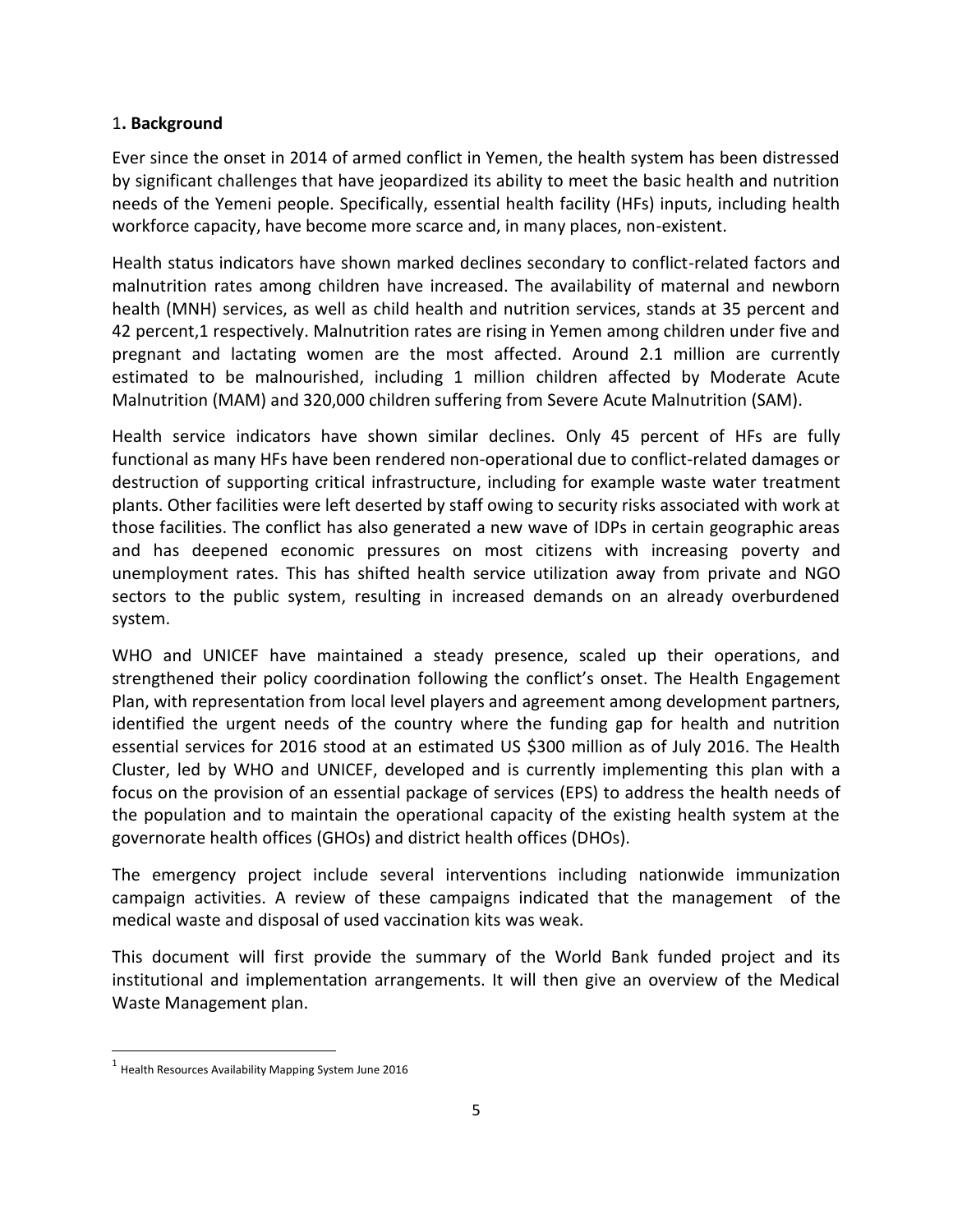## <span id="page-5-0"></span>**2. Project Description**

 $\overline{\phantom{a}}$ 

## **2.1 Project Components**

This World Bank project will finance health and nutrition services as well as help maintain the capacity of the existing health system, i.e. public HFs and community-level engagement. The project will include three components discussed as follows:

## **Component 1: Improving Access to Health, Nutrition, and Public Health Services**

This component will support the coverage of the population of Yemen with well-defined packages of health and nutrition services at both primary health care (PHC) and first level of referral/secondary care centres. The services are intended to cater to the essential and most urgent needs of the population through integrating the PHC model with the first level referral services, and thus ensuring a continuum of care for the population. In addition, it will support the integration of key mental health services into the provided package. The component will also prioritize the targeting of the most disadvantaged groups on a needs basis within the context of conflict, namely: women of reproductive age, children, and IDPs. This component includes three subcomponents:

## *Subcomponent 1.1: Strengthening the Integration of Primary Health Care Model (implemented by UNICEF)*

This subcomponent will ensure continued service delivery at the PHC level to provide the essential health and nutrition services for the population.

**PHC facility health and nutrition services.** The services offered under this subcomponent will support the operations and services offered inside fixed PHC facilities. This subcomponent will include provision of medical and non-medical equipment, required nutrients and medicines, training of staff, and costs associated with clinical and administrative supervision.

**Integrated outreach health and nutrition services.** Given the significant service gap, this subcomponent will complement the fixed facility and community-based services through an integrated outreach model. This model will cater to the needs of the population in remote areas or IDPs through outreach rounds, and in areas without functioning fixed facilities, through mobile teams.2 Outreach rounds and mobile teams offer similar packages of PHC services and will be flexible to accommodate additional services based on the identified needs of target areas.

The integrated outreach model will include the following services and related activities: (a) MNH services; (b) child nutrition; (c) Integrated Management of Childhood Illness (IMCI); (d) mental health services; and (e) routine delivery of selected public health programs such as, but not limited to, routine immunization and malaria.

<sup>&</sup>lt;sup>2</sup> Mobile teams will be targeting those areas without functioning fixed facilities and thus, those teams work on a biweekly basis. Outreach rounds operate in remote areas (zone 2 and 3) where there are fixed facilities (zone 1).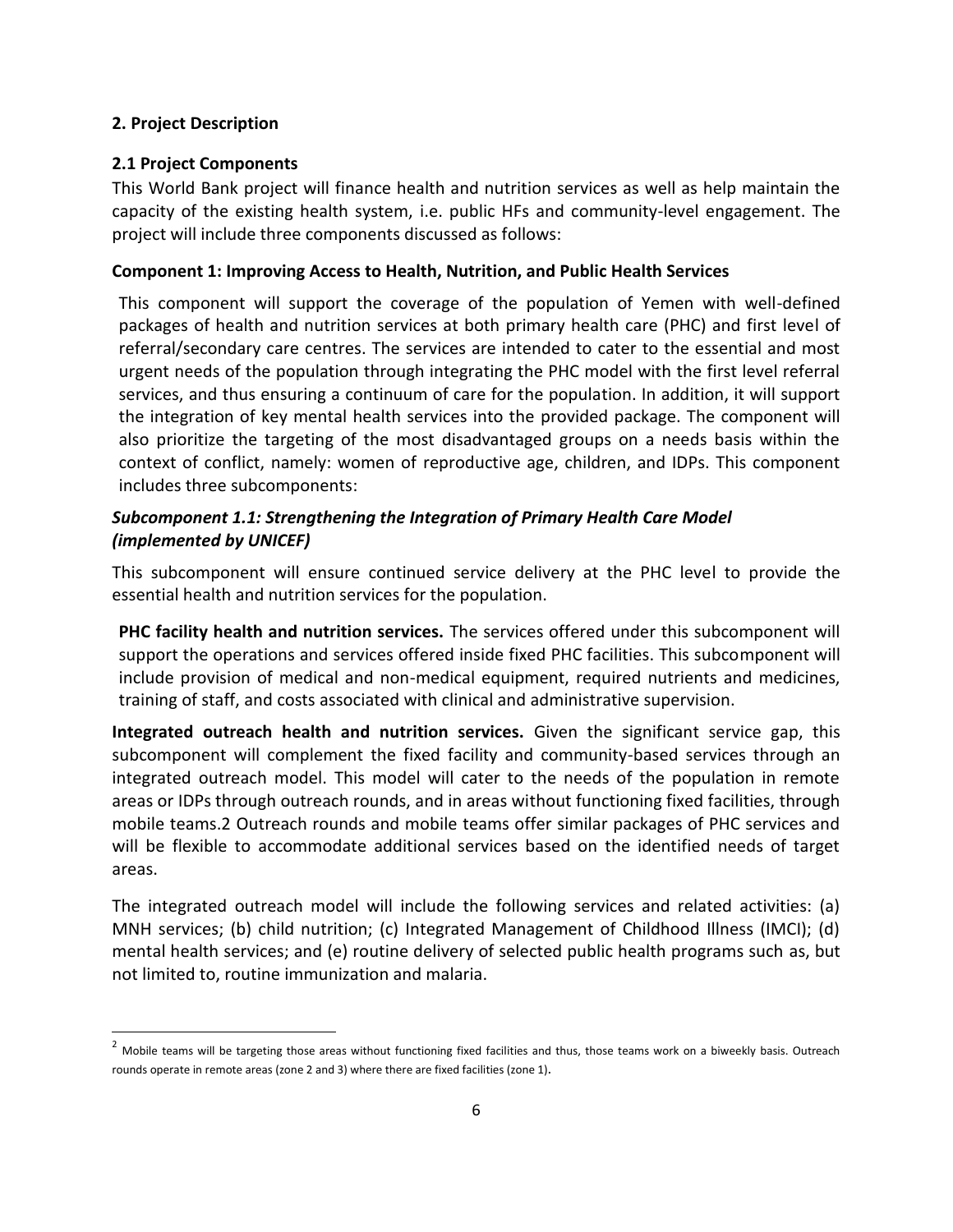**Community-based health services.** The services provided at the PHC facilities and through the integrated outreach model will be complemented by a basic package of services at the household level through a nationwide network of community health volunteers (CHVs) and midwives. This network of community volunteers will also be trained to provide some psychosocial support for women and children.

This subcomponent will cover the basic equipment, medical and non-medical supplies, required nutrients and medicines, vaccines, training, and implementation expenses required for the aforementioned services through the facilities, integrated outreach, mobile teams and community-based services.

## *Subcomponent 1.2. Supporting Health and Nutrition Services at the First Level Referral Centers (implemented by WHO)*

This subcomponent will complement the PHC model through ensuring the continuum of care. Therefore, it will support the following activities: (a) management of SAM cases with complications and for patients who failed Outpatient Therapeutic Program (OTP) at Therapeutic Feeding Centers (TFCs) and/or Stabilization Centers (SCs); (b) provision of Basic Emergency Obstetric and Neonatal Care (BEmONC) and Comprehensive Emergency Obstetric and Neonatal Care (CEmONC) services in targeted referral centers; and (c) provision of equipment, maintenance, medical and non-medical supplies, essential drugs, vaccines, training, and implementation expenses required for the first level referral centers. This subcomponent will also support the provision of basic supplies (water and fuel) and essential medicines to PHC facilities within an integrated supply chain system serving the referral centers in coordination with UNICEF's targeted PHC's.

## *Subcomponent 1.3. Sustaining the National Health System Preparedness and Public Health Programs (implemented by WHO)*

**Disease surveillance and outbreak response.** This will include the roll-out of the current electronic Disease Early Warning System (eDEWS) nationwide through improving the core functions of the system, including data collection from HFs, field investigation, implementation of preparedness plans as well as stockpiling, vector control, and field activities to respond to outbreaks, such as cholera, dengue fever, and malaria.

**National public health campaigns.** The project will support the implementation of the nationwide immunization and treatment campaigns such as polio, measles, trachoma, and schistosomiasis. Funds will be made available to support the implementation expenses of the campaigns as well as the procurement of vaccines and drugs, if needed.

**Cholera management**. A multifaceted approach will be supported to prevent and control cholera, and to reduce deaths. A combination of surveillance (through eDEWS), water (chlorination), sanitation and hygiene, social mobilization, treatment, and oral cholera vaccines (OCVs) will be used. Therefore, the project will support the WHO-developed Cholera Kits for the prevention and control of cholera outbreak.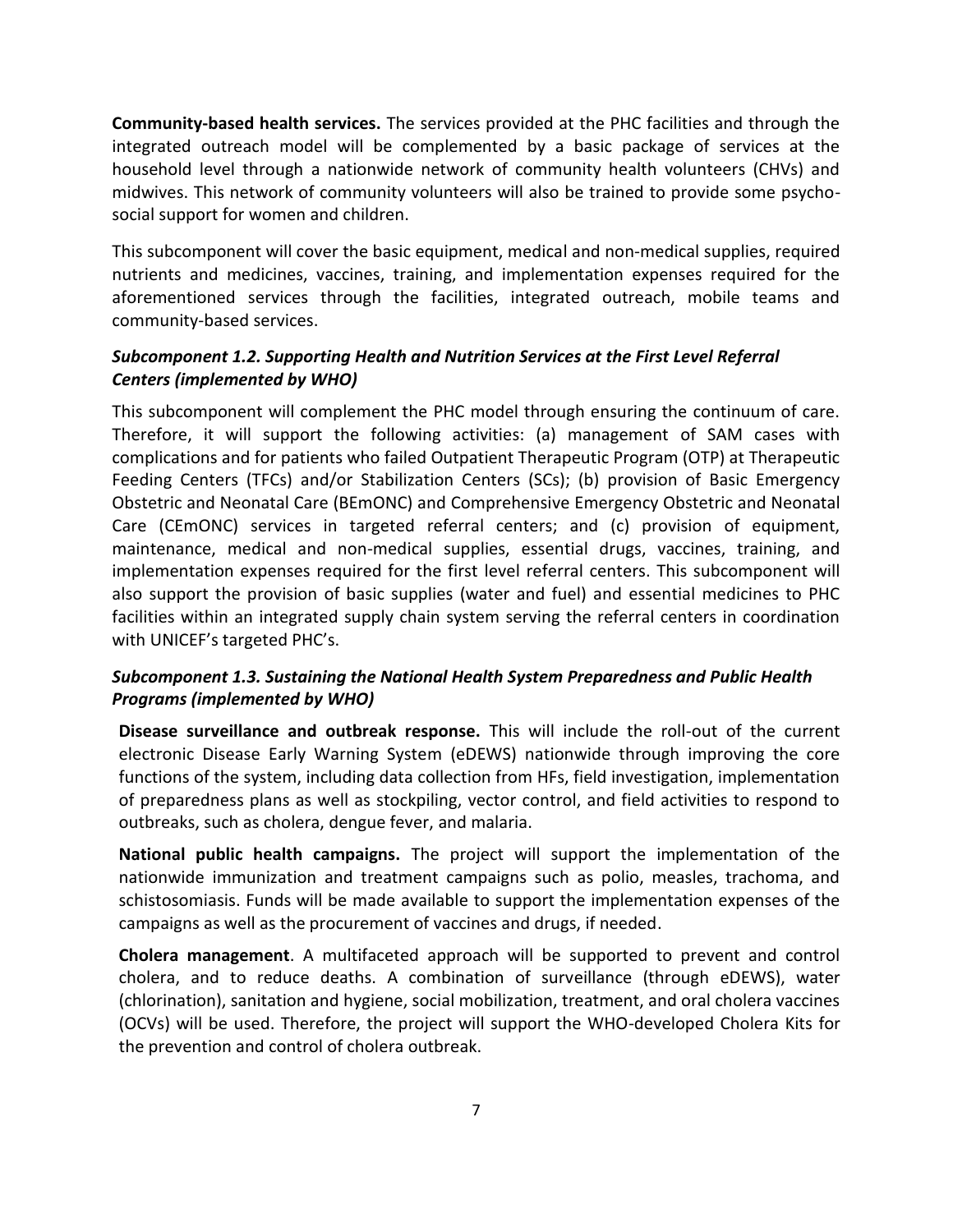## **Component 2: Project Support, Management, Evaluation and Administration (implemented by WHO)**

This component will support project administration and monitoring and evaluation activities (M&E) to ensure smooth and satisfactory project implementation. The component will finance: (a) general management support for both WHO and UNICEF; and (b) hiring of a third-party monitoring (TPM) agency for which the terms of reference (TOR) will be agreed upon with the World Bank, and will complement the current TPM arrangements at both agencies. Both UNICEF and WHO will perform core project management and implementation support activities through their multidisciplinary teams located in their offices in Sana'a and satellite offices all over Yemen. This will be achieved through the following; (a) Monitor the project targets, and evaluate the program results in coordination with the existing local health workforce; (b) handle procurement, financial, and disbursement management, including the preparation of withdrawal applications under the project; (c) ensure that independent audits of the project activities are carried out; and (d) ensure that all reporting requirements for IDA are met according to the Project Grant Agreement. The two organizations will support the field supervision and program evaluation activities through their existing resources. The project, however, will complement the project monitoring and evaluation not only to measure the results, but also to extract lessons and recommendations for future interventions.

#### **Component 3: Contingent Emergency Response**

<span id="page-7-0"></span>The objective of this sub-component is to improve the country's response capacity in the event of an emergency, following the procedures governed by OP/BP 10.00 paragraph 13 (Rapid Response to Crisis and Emergencies). There is a probability that during the life of the project an epidemic or outbreak of public health importance or other health emergency may occur, resulting in major adverse economic and/or social impact. In anticipation of such an event, this contingent emergency response component (CERC) provides for a request from UNICEF and WHO to the World Bank to support by re-allocating funds from other project components or serving as a conduit to process an additional financing from the PEF or other funding sources for eligible emergencies to mitigate, respond and recover from the potential harmful consequences arising from the emergency situation. An "Emergency Response Operational Manual" (EROM) will be prepared by UNICEF and WHO and agreed upon by the World Bank team in case this component will be triggered.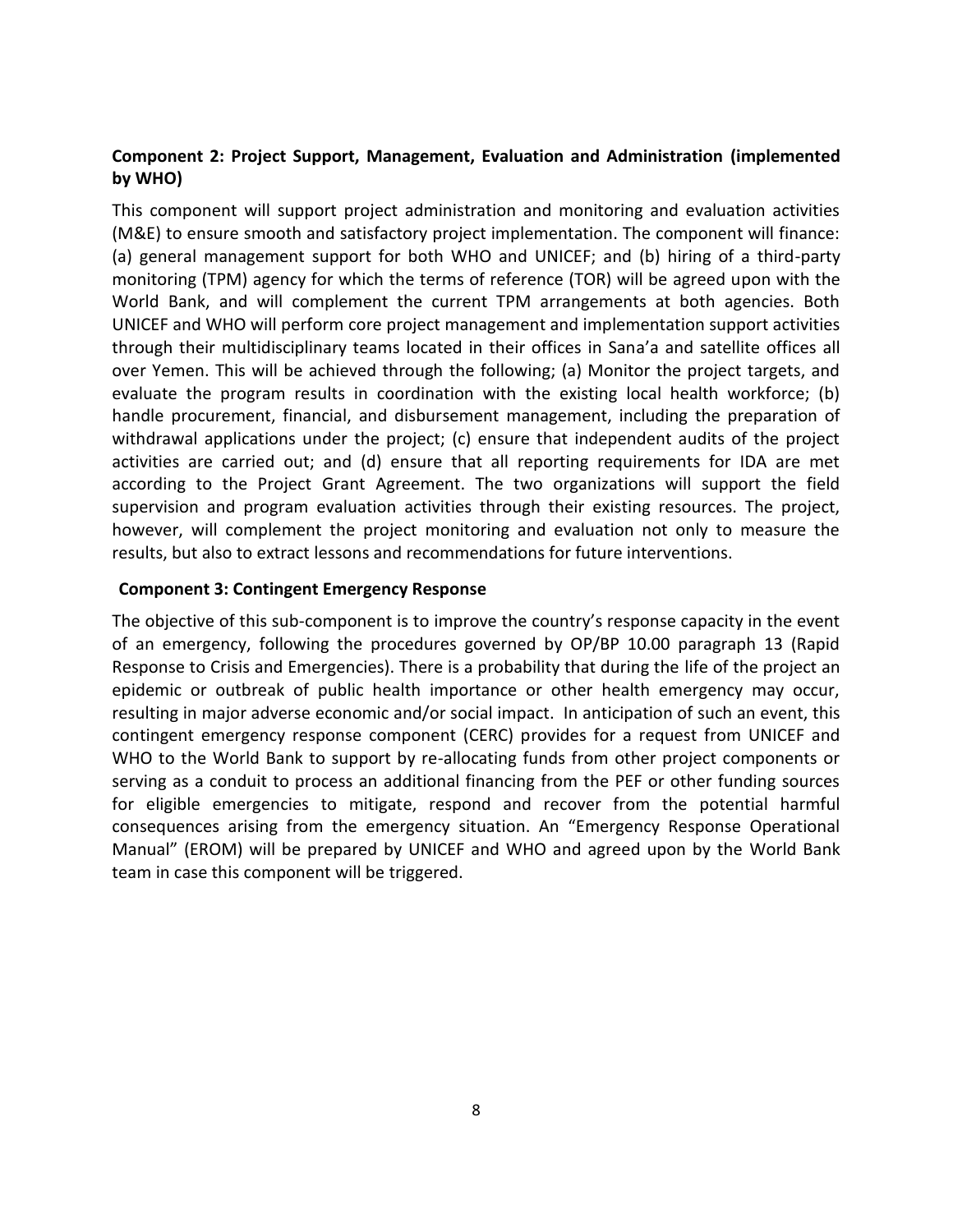#### **3. Baseline Data**

#### **3.1 Characterization of the country & demography**

The Republic of Yemen (ROY) is located in the southern part of the Arabian Peninsula and extends about 1100 km from the Red Sea in the west to Oman in the east. The Indian Ocean is in the south and Saudi Arabia in the north. The total area is 555,000 km2, with varied topography, from the coastal plains and lowlands to highlands in the central region (with elevation reaching 3,700 meters) and plateau regions in the east and north.

Administratively, the country has 22 administrative and geographic units called governorates. Each governorate has several districts. The governorates are subdivided into 333 districts (muderiah), which are subdivided into 1,996 sub-districts, and then into 40,793 villages and 88,817 sub villages.

About half of Yemen's population of about 26.8 million live in areas directly affected by the conflict which started 2015. Over 21.1 million Yemenis (80 percent of the population) are in need of humanitarian assistance and 2.8 million Yemenis have been forcibly internally displaced. Severe food insecurity affects 14 million people, and an estimated 3.3 million are malnourished, including 1.4 million children, of whom 462,000 are suffering from acute malnutrition. Basic services across the country are on the verge of collapse.3 Chronic drug shortages and conflict-related destruction constrain access to health care services for around 14 million Yemenis, including 8.3 million children. Basic services across the country are on the verge of collapse. Since the start of the cholera outbreak on October 6, 2016, the number of suspected cholera cases in Yemen has soared to 6,119 and WHO reported 68 deaths associated with cholera in 10 governorates as of November 24, 2016.<sup>4</sup>

#### **3.2 Administrative organization of health care in Yemen**

The Yemen Health System dates back to the last quarter of the 19th century, the period during which Britain entered the southern part of the country. It also dates back to the second half of the 20th century, thanks to the two revolutions of September 1962 in the Northern part and October 1963 in the Southern part of the country at that time. After Yemen Unification in 1990, the health system had also been unified, as there was no big difference between the two systems except that the health system in the southern part was defective while it was viable in the Northern part. The role of the private sector has been enhanced in the eastern and southern provinces after the unification. Generally speaking, one can say that the Yemen Health system represents about 95% of the total health care and services provided to the citizen with a government finance to its prevention, medical and rehabilitation activities. Its structure is horizontally based on the health centers and units at the first touchline. Vertically, the health system depends on the prevention health programs and projects against epidemic and nonepidemic diseases.

 $\overline{\phantom{a}}$ 

<sup>&</sup>lt;sup>3</sup> <http://reliefweb.int/report/yemen/2017-humanitarian-needs-overview>

<sup>&</sup>lt;sup>4</sup> Figures are updated as of November 25, 2016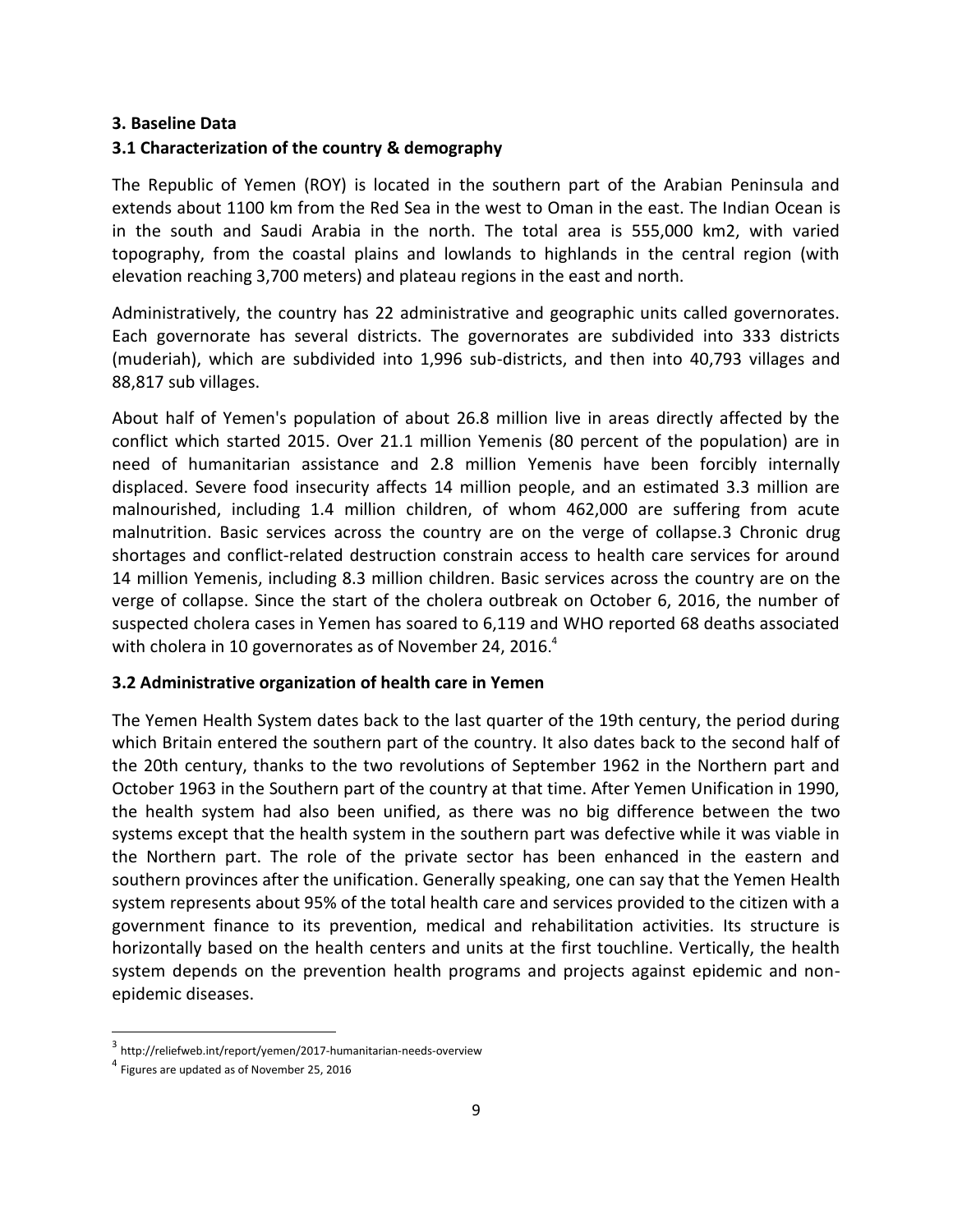With the start of the current crisis, a new set of challenges emerged that jeopardized the very core foundations of the Yemeni health system and its ability to meet the most basic health and nutrition needs of the population. Only 45 percent of HFs are fully functional and the availability of maternal and newborn health (MNH) services, as well as child health and nutrition services stand at 35 percent and 42 percent,5 respectively. Essential inputs to the health facilities (HFs) and outreach teams have become scarcer and, in many places, nonexistent. This is most evident in: (a) severe shortages of essential medicines and medical supplies required at all levels of care with huge disruptions in procurement, transport and supply-chain capabilities; (b) diminished, and sometimes non-existing, safe potable water from the public domain and lack of essential fuel, power, maintenance, water pumps, among others; (c) insufficient operational and logistical resources for essential health and nutrition programs at first level referral centers, especially for emergency obstetric and maternal care as well as referral nutrition services, further risking the lives of hundreds of thousands. Consequently, the Expanded Program for Immunization (EPI) and national vaccination campaigns have been interrupted, threatening the re-emergence of some vaccine preventable diseases and risking the lives of millions of the Yemeni children. Also, pockets of new diseases that are usually associated with conflict-stricken countries (for example, cholera and trachoma) are emerging under a health system lacking adequate surveillance and rapid response systems for early detection and treatment.

l

<sup>&</sup>lt;sup>5</sup> Health Resources Availability Mapping System June 2016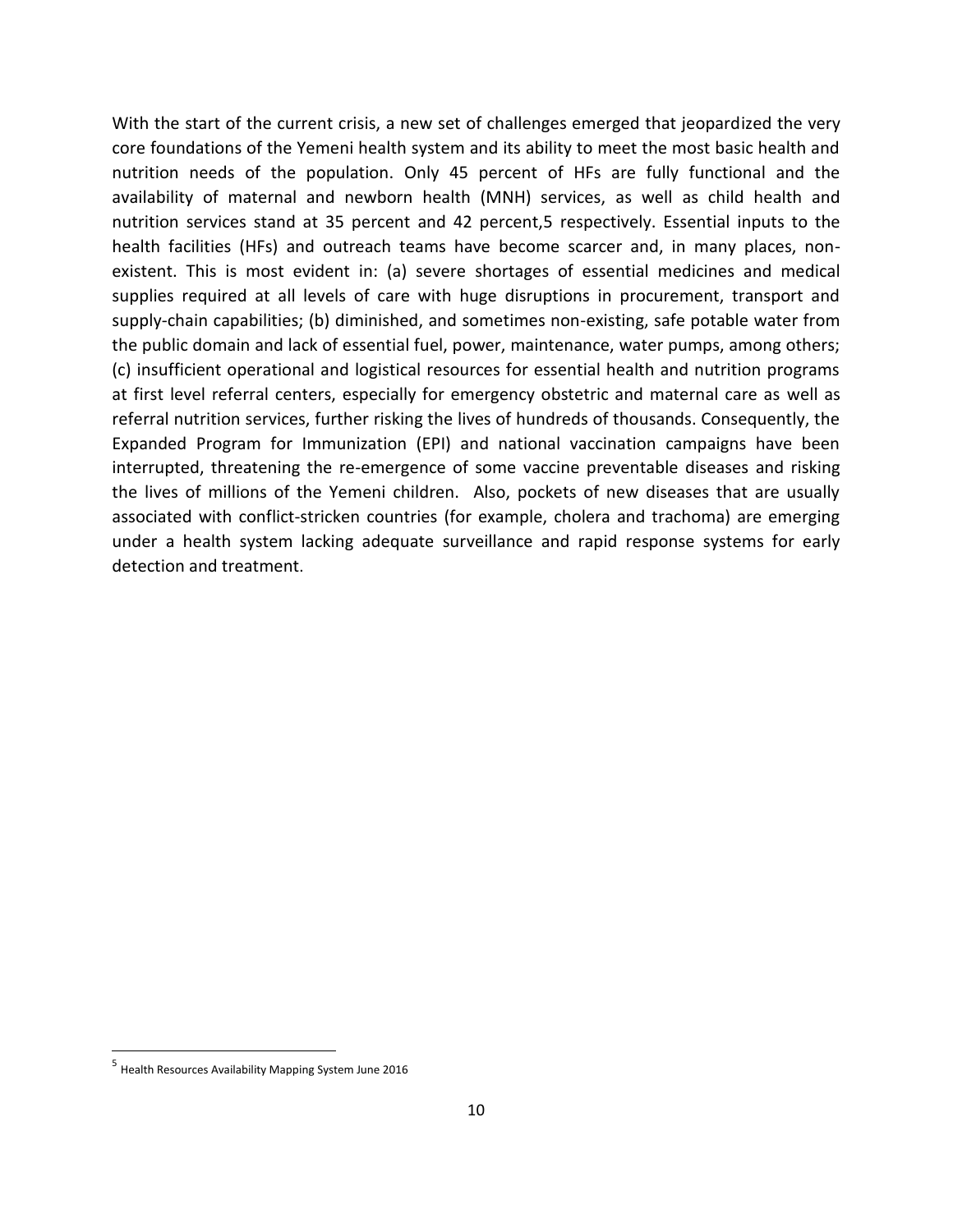### **4. Legal Framework & Institutional Arrangements**

#### **Legal Regulatory Framework**

International and national legislation is the basis for improving health-care waste practices in any country. It establishes legal controls and permits the national agency responsible for the disposal of health-care waste. For this project, the following legal laws and regulatory guidelines apply:

#### **Yemeni National Laws**

- Environmental Protection Law nr.26 of 1995 aiming at protection conservation of the environment and maintenance of its natural ecosystems

- Cleanliness Law nr.39 of 1999
- Water Law (33) for 2002

#### **World Health Organization (WHO) Guidelines**

The following WHO guidelines apply for this project: -WHO guidelines on hand hygiene in health care of 2009 -Management of Wastes from Health-Care Activities of 2013 -Management of waste from injection activities at district level: guidelines for district health managers of 2006 -Management of solid health-care waste at primary health-care centers of 2005 More of WHO resources & guidelines are accessible under: <https://www.healthcare-waste.org/resources/documents/>

#### **United Nations International Children Emergency Fund (UNICEF) Guidelines**

The project will operate under the following UNICEF guidelines: -Cholera Toolkit of 2013 Other UNICEF publications and resources are available under: [https://www.unicef.org/publications/index\\_pubs\\_su.html](https://www.unicef.org/publications/index_pubs_su.html)

## **World Bank Safeguards Policies & Guidelines**

- OP. 4.01 on Environmental Assessment: The World Bank policy on Environmental Assessment OP. 4.01 is triggered as the project involves the disposal of the vaccination kits, syringes and potentially other medical waste. The project is categorized as B because of the potential smallscale and site-specific impacts associated with the disposal of vaccinations kits. This waste management plan is prepared and will be implementation by the implementing agencies to fulfill the requirement of the OP. 4.01.

- Environmental, Health, and Safety Guidelines (accessible at www.ifc.org/ehsguidelines).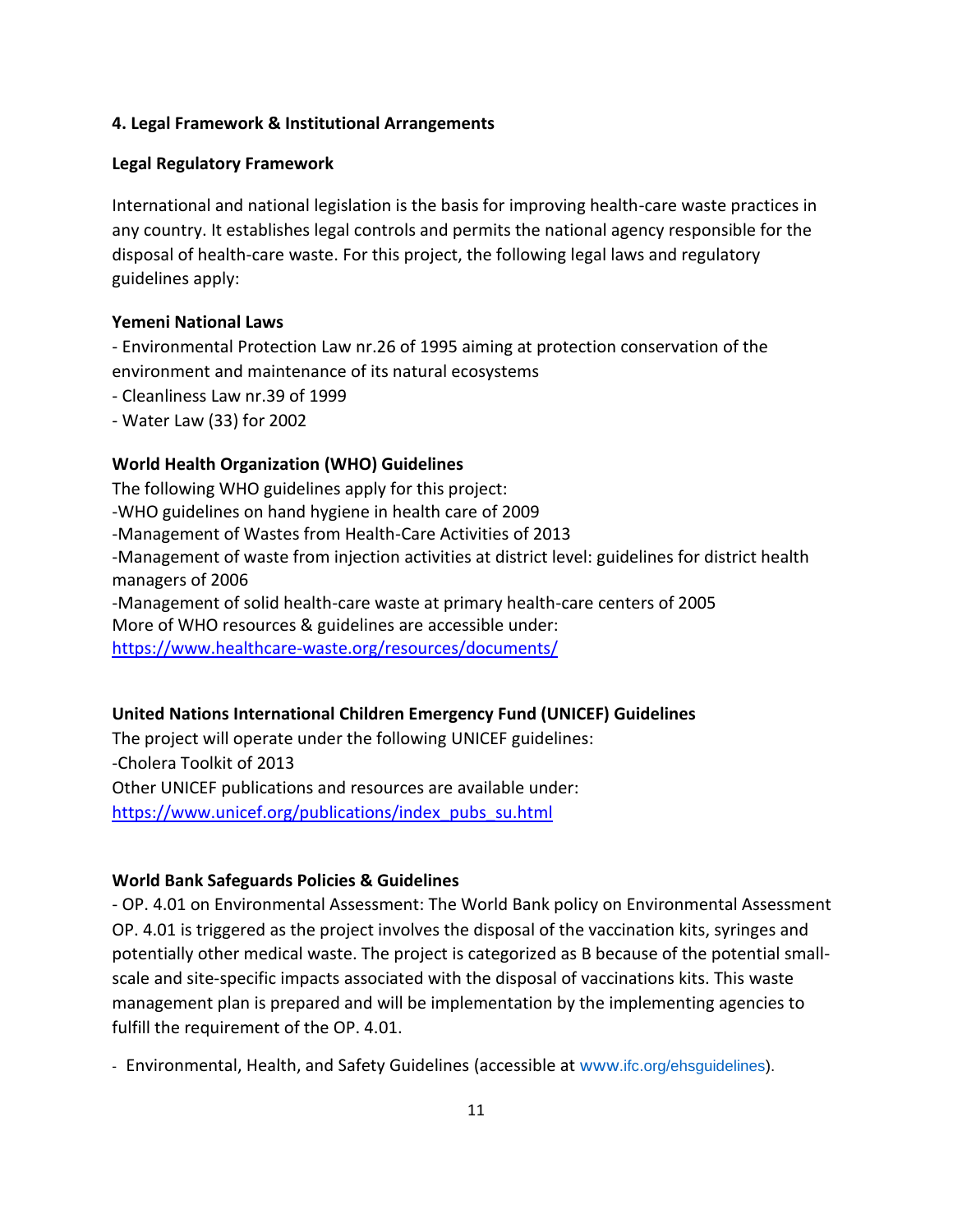#### **Institutional Arrangement**

Under the proposed Emergency Health and Nutrition Project (EHNP), UNICEF and WHO will be the grant recipients as well as the managing and implementing entities on an exceptional basis, where each organization is responsible for their respective activities based on the project design and the implementation experience under the HPP and SCP. Both organizations managed to set implementation mechanisms in place for both projects, through the existing local public system structures, to deliver various results on the ground during the ongoing conflict in Yemen. Since March 2015, these agencies further strengthened and expanded their operational capacities and presence in the country to address the health issues at different levels.

WHO and UNICEF are key leaders of the Yemen Health Cluster, which is contributing to the Health Engagement Plan in Yemen. Through their respective networks of providers, contractors, GHOs, DHOs, and international/local nongovernmental organizations (INGOs/LNGOs), both organizations have existing institutional and implementation channels for the delivery of essential services and ensuring the availability of critical medicines nationwide. These implementation arrangements, which proved successful under the HPP and SCP, are context specific and flexible based on the population needs and local capacity (DHOs or NGOs) to provide the identified package of healthcare services. Therefore, both organizations will work with the existing local health system structures at the governorate, district and community levels to preserve the national capacity and maintain the core functions of the health system. On the PHC level, UNICEF will work closely with the public facility staff hired at the facility level (doctors, nurses, technicians, etc.). Outreach and mobile teams will be primarily staffed by local health facility and community level workers and will be augmented by external capacities should the need arise. GHO and DHO staff networks will be used in their supervisory, support, and monitoring roles. However, CBO's will be utilized to directly provide the needed services in areas where insufficient health staff is the norm or in areas with large concentrations of IDPs. UNICEF will also be responsible for the training, development and monitoring of CHV's.

At the Secondary Care level, WHO will provide direct logistical, operational and capacity support to the teams working in public hospitals at various targeted units (maternal wards, neonatal wards and nutrition TFC/SCs). Contracting for the needed capacities to serve in deprived hospitals will be also provided for. WHO will also work closely with vendors and suppliers to maintain adequate flow of basic supplies (water and fuel) and essential medicines for all levels of care. WHO will also be responsible for operationalizing the sites under eDEWS which are staffed by public health workers in terms of logistics and capacity readiness. Finally, WHO will oversee the logistical preparation and execution of the national targeted campaigns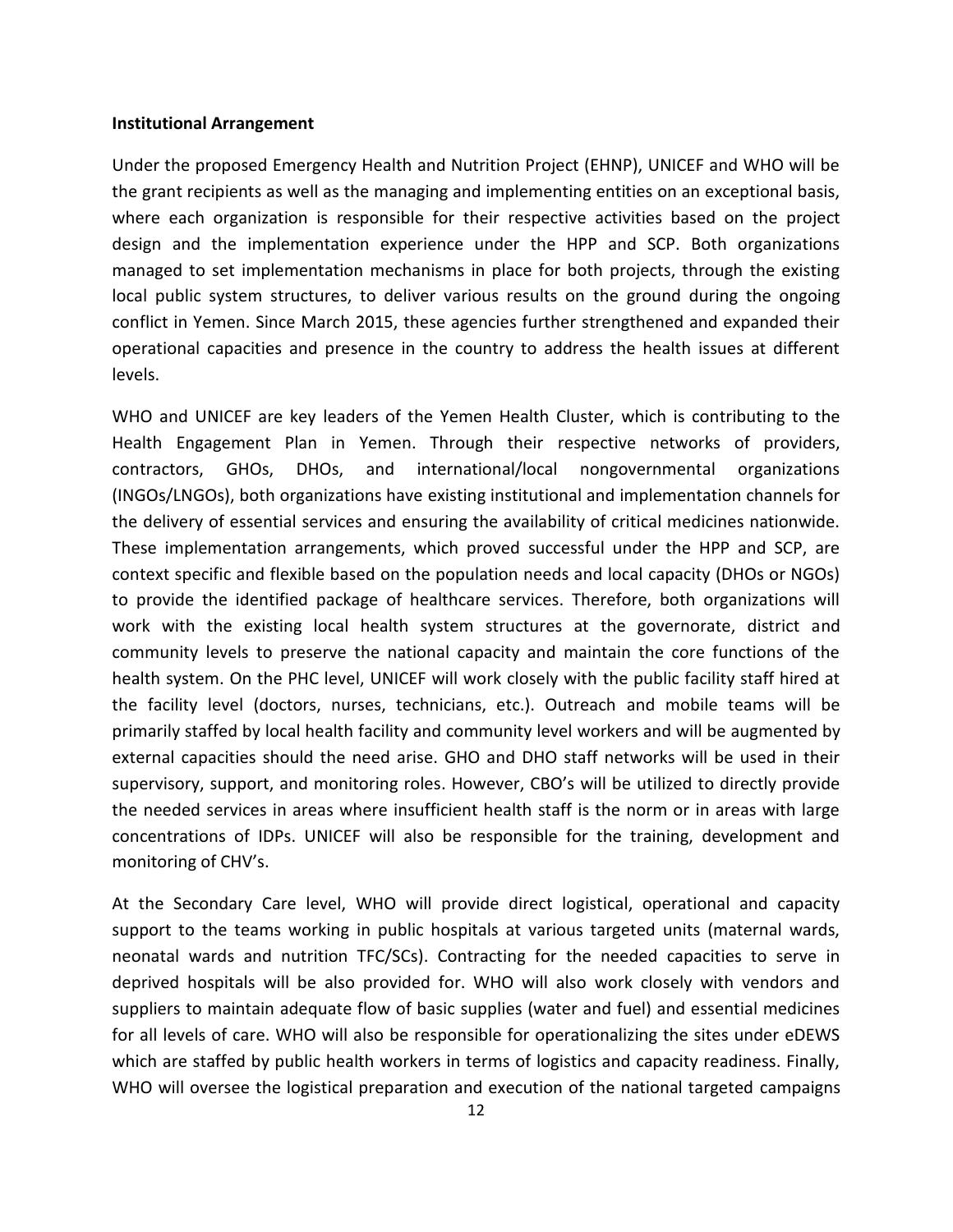<span id="page-12-0"></span>against various infectious agents by working closely with implementing teams following the same modalities, and in close collaboration with UNICEF.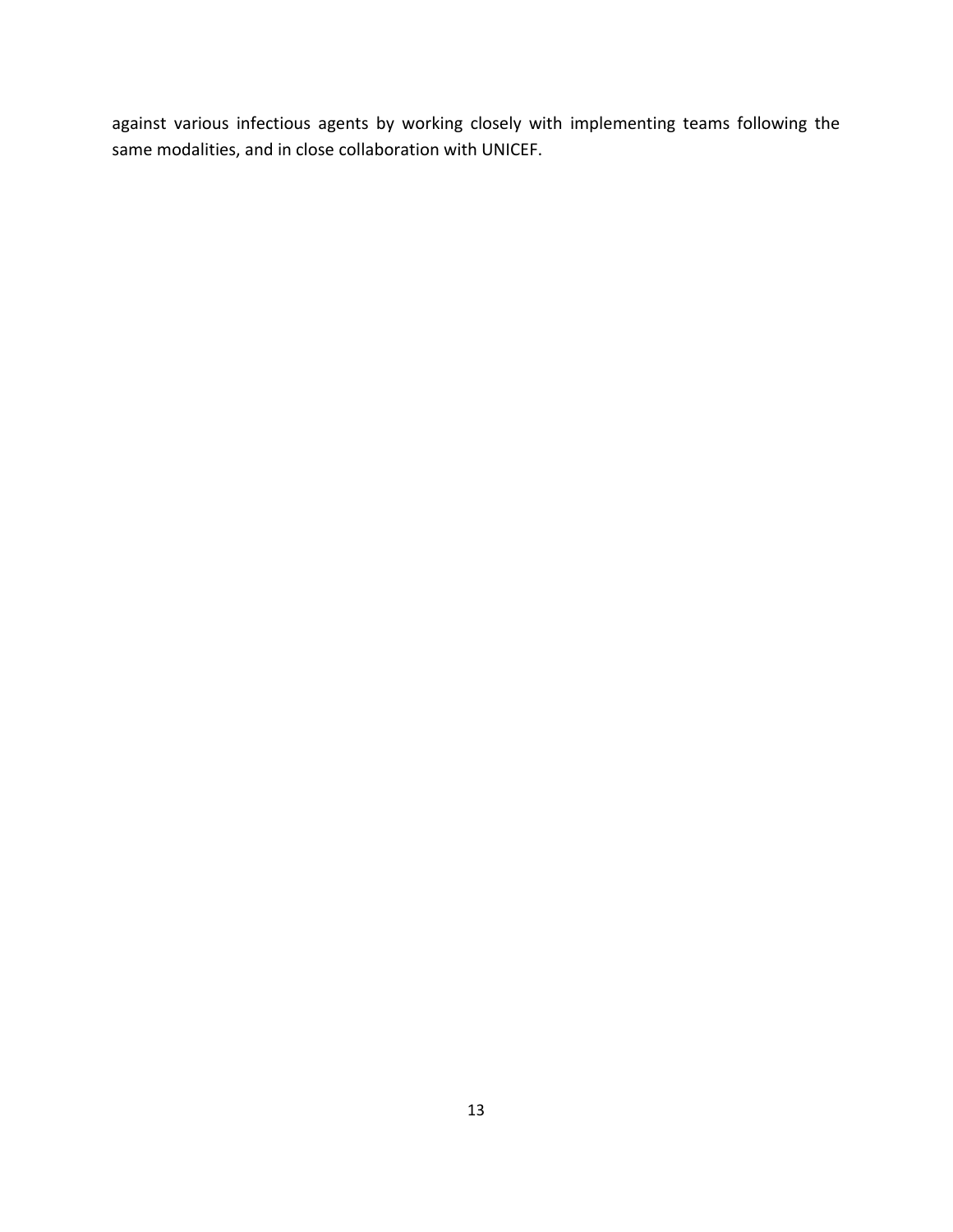#### **5. Medical Waste Management Plan (MWMP)**

The safe and sustainable management of medical waste is a public health imperative and a responsibility of partners working in the health sector. Improper management of medical waste poses a significant risk to patients, health-care workers, the community and the environment. This problem can be solved. The right investment of resources and commitment will result in a substantive reduction of disease burden and corresponding savings in health expenditures.<sup>6</sup>

The effective management of medical waste is an integral part of a national health-care system, and as such needs to be integrated in this project. A holistic approach to medical waste management should include a clear delineation of responsibilities, occupational health and safety programs, waste minimization and segregation, the development and adoption of safe and environmentally-sound technologies, and capacity building.

Medical waste refers to the entirety of waste generated by health care and medical research facilities and laboratories. Though only 10-25% of medical waste is considered hazardous, posing various health and environmental risks, it is essential that a comprehensive plan be developed to prevent and mitigate these risks. $'$ 

#### **Objective**

 $\overline{\phantom{a}}$ 

The plan's overall objective is to prevent and/or mitigate the negative effects of medical waste on human health and the environment. This must be managed in a safe manner to prevent the spread of infection and reduce the exposure of health workers, patients and the public to the risks from medical waste. The plan includes advocacy for good practices in medical waste management and is to be used by health, sanitary and cleaning workers who manage medical waste in mobile and fixed units, as well as health centers that are included in the project. All the health facilities and health services supported through the World Bank project are to have appropriate procedures and capacities in place to manage medical waste.

MWM is part of a set of measures to ensure patient safety and quality of medical services. In addition to the implementation of the MWMP, WHO and UNICEF will further develop and support the implementation of appropriate standards for patient safety, including for example Infection Prevention and Control measures, and adequate water, sanitation and hygiene standards. Together, they will be integrated in a performance monitoring system.

#### **5.2 Storage of Consumable Materials and Vaccinations**

Medical products need storage in an access-controlled environment. It is important to identify products that are at risk of theft or abuse or have the potential for addiction, and to provide

<sup>&</sup>lt;sup>6</sup> http://www.who.int/water\_sanitation\_health/facilities/waste/hcwprinciples.pdf?ua=1;

<sup>&</sup>lt;sup>7</sup> Yves Chartier, Jorge Emmanuel, Ute Pieper, Annette Prüss, Philip Rushbrook, Ruth Stringer, William Townend, Susan Wilburn, Raki Zghondi, eds, *Safe management of wastes from health-care activities* (Malta: World Health Organization, 2014), page 3.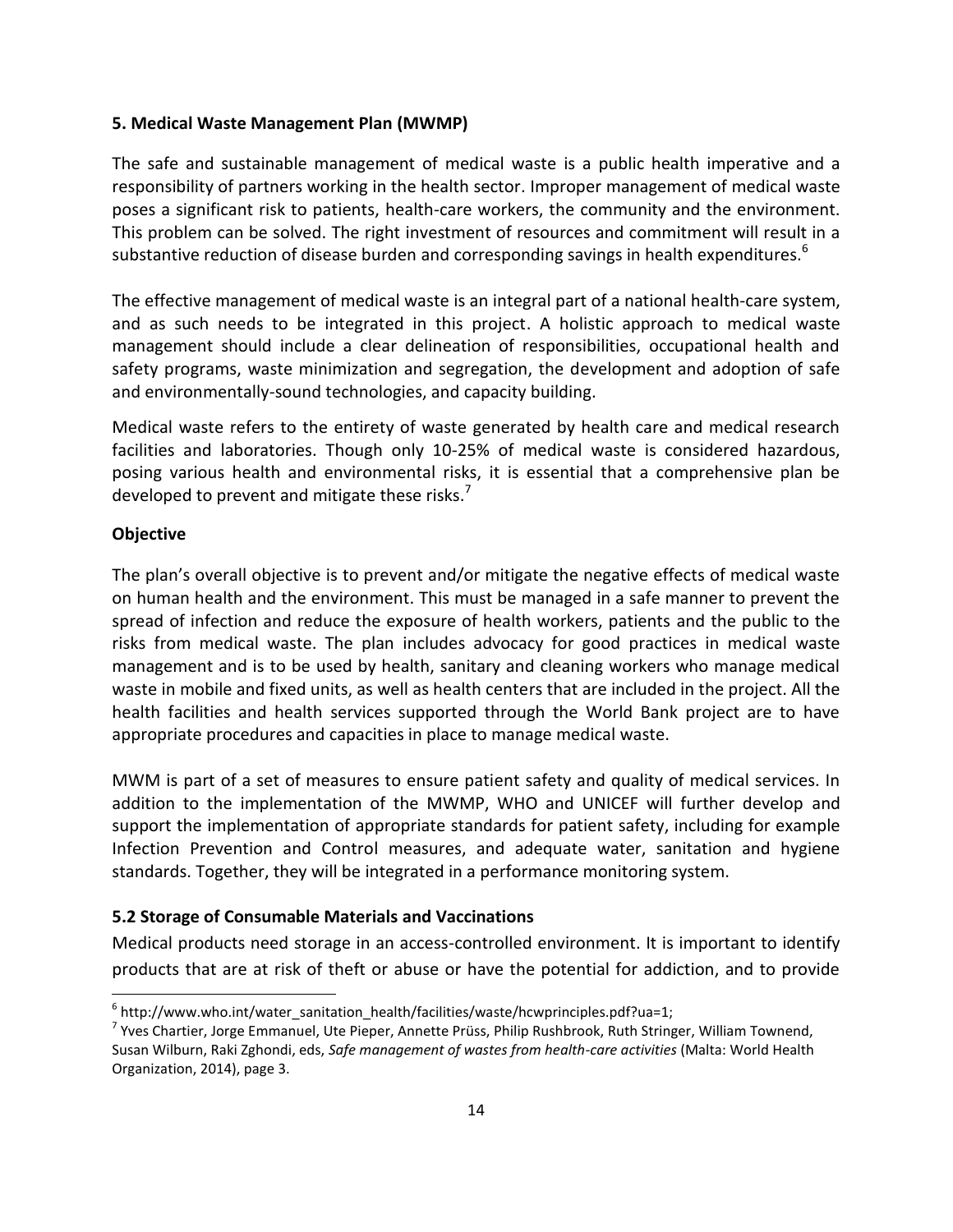increased security for those items. This includes products that are in high demand or have the potential for resale (black market value). As this this plan deals with medical waste, the focus on the following section will be on the handling and storage of vaccinations.

#### **Vaccine Storage and Handling**

Exposure of vaccines to temperatures outside the recommended ranges can decrease their potency and reduce the effectiveness and protection they provide. Storage and handling errors can cost thousands of dollars in wasted vaccine and revaccination, and create medical waste. Vaccine management, including proper storage and handling procedures, is the basis on which good immunization practices are built. Vaccines must be stored properly from the time they are manufactured until they are administered. Assuring vaccine quality and maintaining the cold chain is a shared responsibility among manufacturers, distributors, public health staff, and health-care providers. A proper cold chain is a temperature-controlled supply chain that includes all equipment and procedures used in the transport and storage and handling of vaccines from the time of manufacture to administration of the vaccine. By following a few simple steps and implementing best storage and handling practices, providers can ensure that patients will get the full benefit of vaccines they receive.

#### **Storage and Handling Plans**

Every facility should have detailed written protocols for routine and emergency vaccine storage and handling and they should be updated annually. These policies and procedures should be available in writing as a reference for all staff members and easily accessible. A routine storage and handling plan provides guidelines for daily activities, such as:

- Ordering and accepting vaccine deliveries
- Storing and handling vaccines
- Managing inventory
- Managing potentially compromised vaccines

Every facility should also have an emergency vaccine retrieval and storage plan. The plan should identify a back-up location where the vaccines can be stored. Considerations when choosing this site include appropriate storage units, temperature monitoring capability, and a back-up generator that can maintain power to the vaccine storage units. Potential back-up locations might include a local hospital, pharmacy, long-term care facility, or the Red Cross. There should be an adequate supply of packing materials and portable refrigerators and freezers or qualified containers and packouts on hand. Power outages or natural disasters are not the only events that can compromise vaccine. Forgotten vials of vaccine left out on the counter or doses of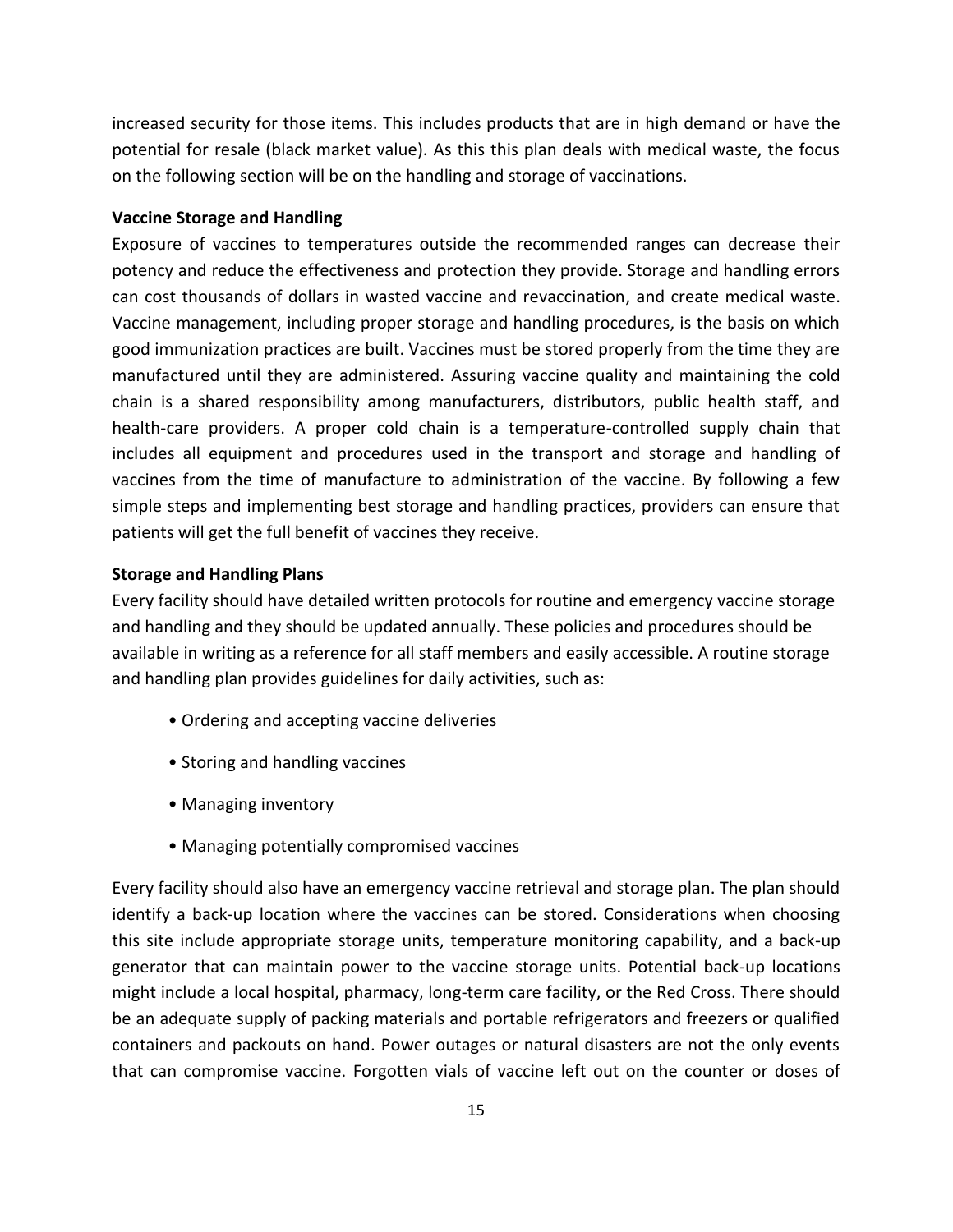vaccine stored at improper temperatures due to a storage unit failure are other examples of how vaccines can be potentially compromised. Contact the local or state health department immunization program, vaccine manufacturer(s), or both for appropriate actions or guidelines that should be followed for all potentially compromised vaccines. Do not discard vaccines unless directed to by the immunization program and/or the manufacturer.

#### **Measures to Prevent / Reduce Exposure to Infections / Diseases**

Health care providers and personnel may be exposed to general infections, blood-borne pathogens, and other potential infectious materials (OPIM) during care and treatment, as well as during collection, handling, treatment, and disposal of health care waste. The following measures are recommended to reduce the risk of transferring infectious diseases to health care providers:

- Formulate an exposure control plan for blood-borne pathogens;
- Provide staff members and visitors with information on infection control policies and procedures;
- Establish Universal / Standard Precautions22 to treat all blood and other potentially infectious materials with appropriate precautions, including:
	- Immunization for staff members as necessary (e.g.vaccination for hepatitis B virus)
	- Use of gloves, masks, and gowns
	- Adequate facilities for hand washing24. Hand washing is the single most important procedure for preventing infections (e.g. nosocomial and community). Hand washing should involve use of soap / detergent, rubbing to cause friction, and placing hands under running water. Washings of hands should be undertaken before and after direct patient contacts and contact with patient blood, body fluids, secretions, excretions, or contact with equipment or articles contaminated by patients. Washing of hands should also be undertaken before and after work shifts; eating; smoking; use of personal protective equipment (PPE); and use of bathrooms. If hand washing is not possible, appropriate antiseptic hand cleanser and clean cloths / antiseptic towelettes should be provided. Hands should then be washed with soap and running water as soon as practical o Procedures and facilities for handling dirty linen and contaminated clothing, and preparing and handling food
	- Appropriate cleaning and waste disposal practices for the health care workplace
- The following recommendations should be implemented when using and handling of needles / sharps:
	- Use safer needle devices and needleless devices to decrease needle stick or other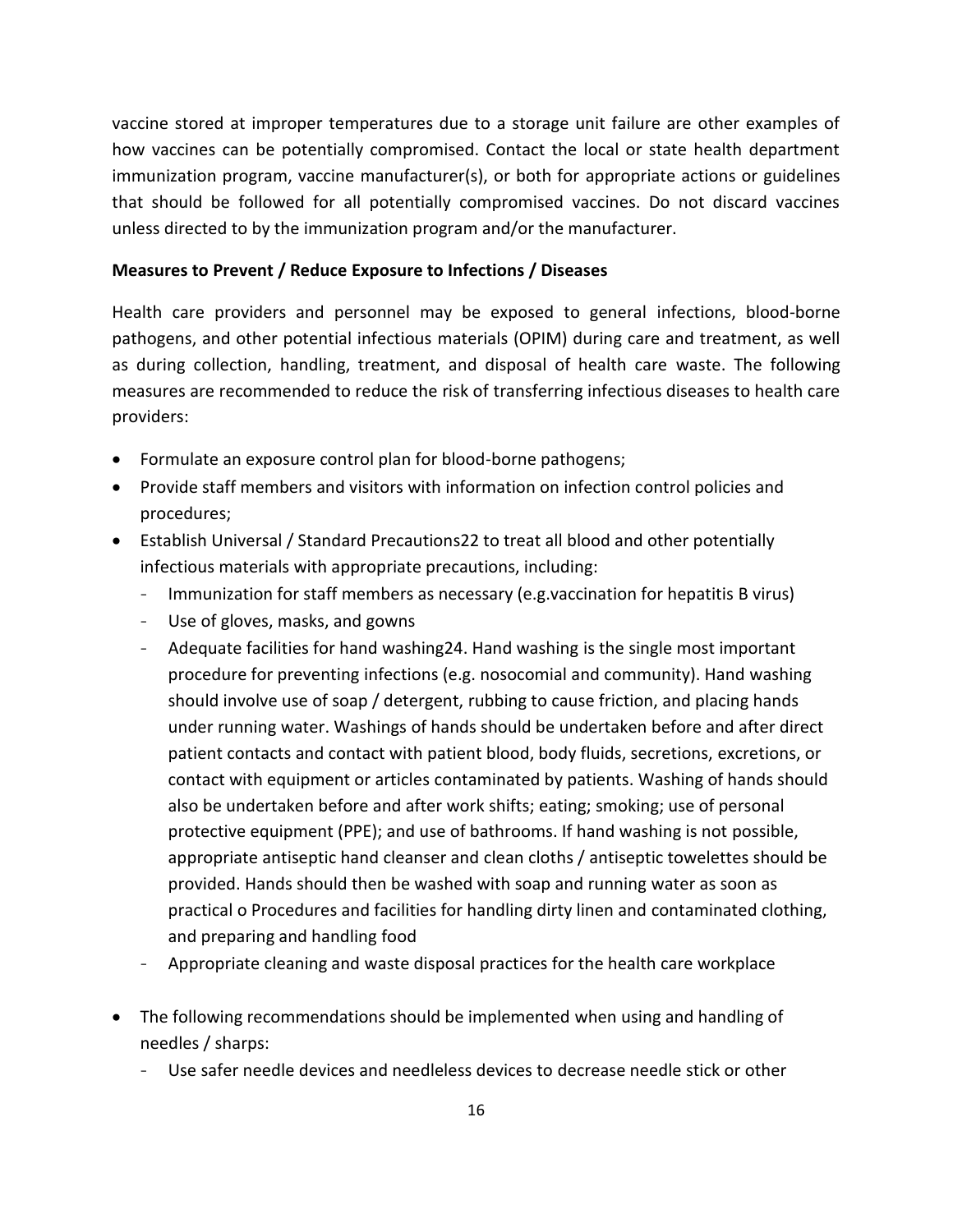sharps exposures.

- Do not bend, recap, or remove contaminated needles and other sharps unless such an act is required by a specific procedure or has no feasible alternative
- Do not shear or break contaminated sharps
- Have needle containers available near areas where needles may be found
- Discard contaminated sharps immediately or as soon as feasible into appropriate containers
- Used disposable razors should be considered contaminated waste and disposed of in appropriate sharps containers
- Establish policies to exclude animals from facility property.

## **5.3 MEDICAL WASTEMEDICAL WASTE MANAGEMENT PROCEDURES**

As highlighted by WHO recommendations<sup>8</sup>, the first step in medical waste management is to minimize waste. To this end, a standardized assessment tool should be developed to identify gaps in the management process, including occupational health issues. Though all staff are responsible for managing waste, to ensure optimal waste management, it is recommended to establish a facility-based Waste Management Committee and designate a single waste management project lead. The project lead should coordinate the medical waste management system and be supported by the health facility management. In addition, the roles and responsibilities of key personnel engaged in waste management activities should be defined during all phases (i.e. generation, segregation, transportation and final disposal) and a wastemanagement committee should be established.

#### **Medical Waste Segregation, Collection, and Transport**

A programmed routine for biomedical waste collection should be established as part of the medical waste management plan. Waste should be separated into categories and placed in designated containers (i.e., covered buckets) as soon as it is generated in the treatment room or department. Health care workers are responsible for appropriately disposing of the waste. The number of places where patients and visitors can dispose of waste should be minimized (e.g. using designated containers in communal areas). WHO recommends that small amounts of chemicals can be collected with infectious waste.

Large amounts of hazardous chemicals should be packed in chemical resistant containers and be sent to specialized treatment facilities (if available).

Waste buckets should be transported with their lids securely in place to prevent spillage. When many containers need to be transported, a cart or trolley should be used to prevent back injury.

 $\overline{a}$ 

<sup>&</sup>lt;sup>8</sup> http://apps.who.int/iris/bitstream/10665/85349/1/9789241548564\_eng.pdf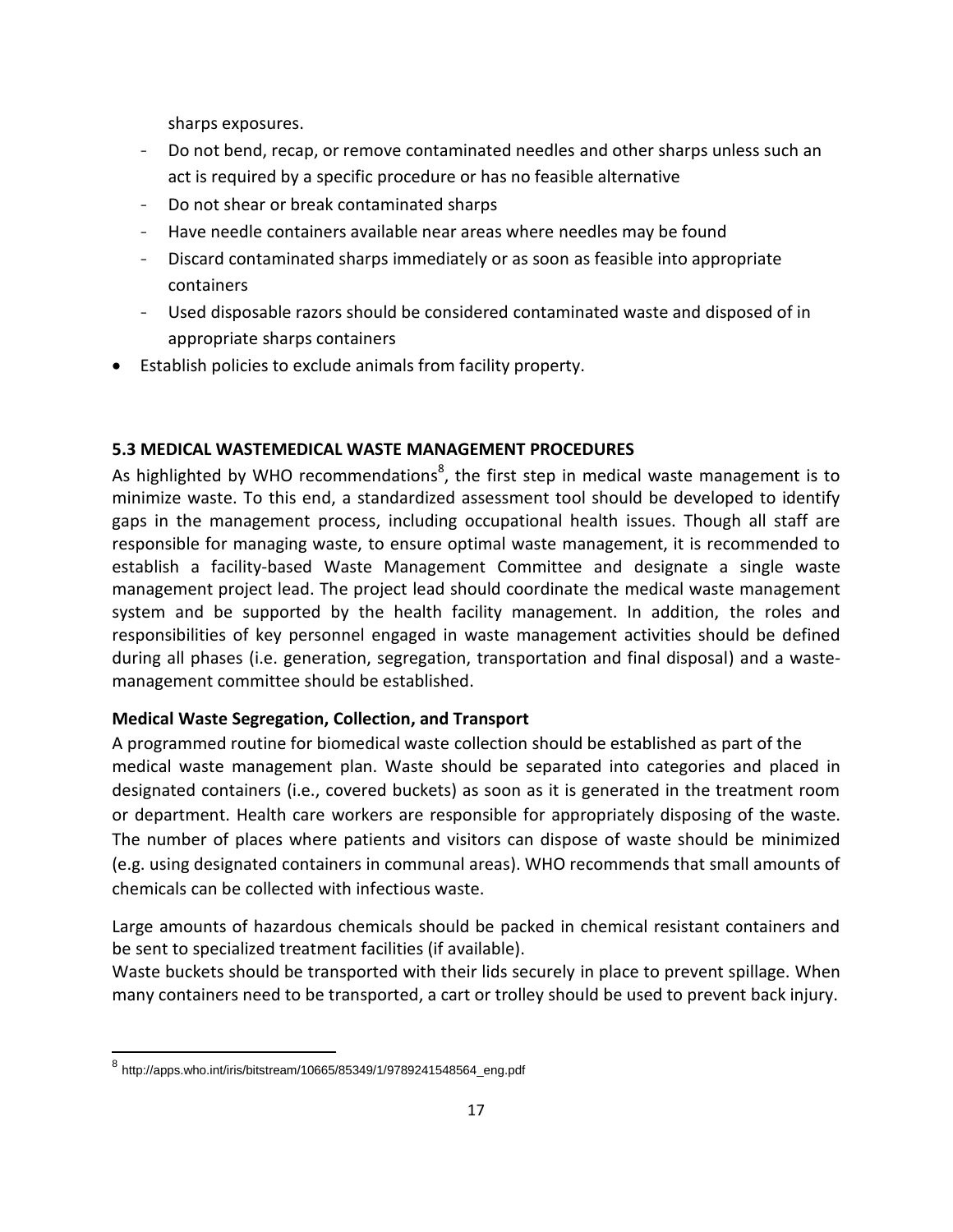Offsite transport of hazardous waste should be subject to national regulations. If there are none, then the 'Recommendations on the transport of dangerous goods' published by the UN may be referred to. Certain recommendations should be followed by the sanitary workers and cleaners:

- 1. Collection of medical waste should be from key sites (e.g. within nursing stations, mobile and fixed units), followed by transfer to the designated point(s) for segregation and/or treatment
- 2. Waste should be collected daily at the same time (or as frequently as required) and transported to the designated central storage/treatment site.
- 3. No bags should be removed unless they are labelled with their point of production (health unit/center) and contents.
- 4. Bags or containers should be replaced immediately with new ones of the same type.
- 5. There should be enough buckets provided to ensure an appropriate number of clean buckets in rotation. Buckets should be washed and disinfected before reuse.
- 6. The waste should be placed in rigid or semi-rigid and leak-proof containers.

## **Waste Segregation Strategies**

At the point of generation, waste should be identified and segregated. Non-hazardous waste, such as paper and cardboard, glass, aluminum and plastic, should be collected separately and recycled. Food waste should be segregated and composted. Infectious and / or hazardous wastes should be identified and segregated according to its category using a color-coded system. If different types of waste are mixed accidentally, waste should be treated as hazardous. Other segregation considerations include the following:

- Avoid mixing general health care waste with hazardous health care waste to reduce disposal costs;
- Segregate waste containing mercury for special disposal.
- Management of mercury containing products and associated waste should be conducted as part of a plan involving specific personnel training in segregation and clean up procedures;
- Segregate waste with a high content of heavy metals (e.g. cadmium, thallium, arsenic, lead) to avoid entry into wastewater streams;
- Separate residual chemicals from containers and remove to proper disposal containers to reduce generation of contaminated wastewater. Different types of hazardous chemicals should not be mixed;
- Establish procedures and mechanisms to provide for separate collection of urine, feces, blood, vomits, and other wastes from patients treated with genotoxic drugs. Such wastes are hazardous and should be treated accordingly
- Aerosol cans and other gas containers should be segregated to avoid disposal via incineration and related explosion hazard;
- Segregate health care products containing PVC to avoid disposal via incineration or in landfills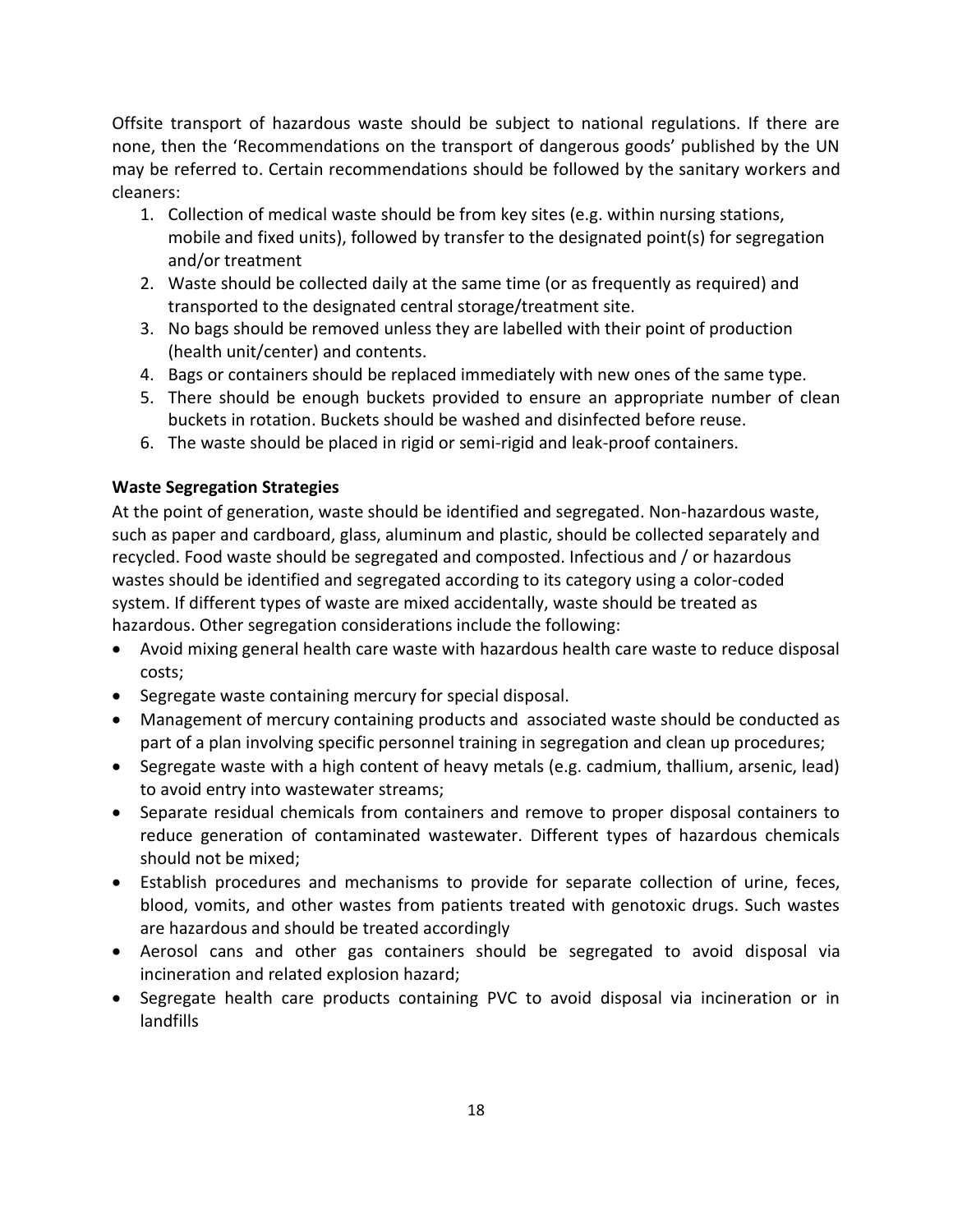## **On-site Handling, Collection, Transport and Storage**

- Seal and replace waste bags and containers when they are approximately three quarters
- Full bags and containers should be replaced immediately;
- Identify and label waste bags and containers properly prior to removal;
- Transport waste to storage areas on designated trolleys / carts, which should be cleaned and disinfected regularly;
- Waste storage areas should be located within the facility and sized to the quantities of waste generated, with the following design considerations:

o Hard, impermeable floor with drainage, and designed for cleaning / disinfection with available water supply

o Secured by locks with restricted access

- o Designed for access and regular cleaning by authorized cleaning staff and vehicles
- o Protected from sun, and inaccessible to animals / rodents
- o Equipped with appropriate lighting and ventilation
- o Segregated from food supplies and preparation areas
- o Equipped with supplies of protective clothing, and spare bags / containers
- Unless refrigerated storage is possible, storage times between generation and treatment of waste should not exceed the following:

o Temperate climate: 72 hours in winter, 48 hours in summer

- o Warm climate: 48 hours during cool season, 24 hours during hot season
- Store mercury separately in sealed and impermeable containers in a secure location;
- Store cytotoxic waste separately from other waste in a secure location;
- Store radioactive waste in containers to limit dispersion, and secure behind lead shields.

## **Waste Handling Safety Measures**

- 1. All personnel handling infectious medical waste shall wear gloves and additional protective medical clothing and personal protective equipment (PPE) appropriate to the level of risk they encounter and shall remove any protective medical clothing used prior to leaving the work area and to place it in a designated area or container. When performing procedures where splashing is not expected, gloves are the minimum PPE that may be worn;
- 2. Protective medical clothing and PPE should not be submitted for laundering unless sterilized;
- 3. When performing procedures where splashing may occur or when infectious medical waste bags or containers may contact more than the worker's hands and wrists, the following medical protective clothing and PPE is required in addition to gloves;
	- $\circ$  Appropriate protective medical clothing should be of material that does not permit infectious medical waste from penetrating and reaching workers clothes or skin;
	- $\circ$  Eye protection, surgical face masks, and face shields when personnel may reasonably anticipate facial exposure to infectious medical waste.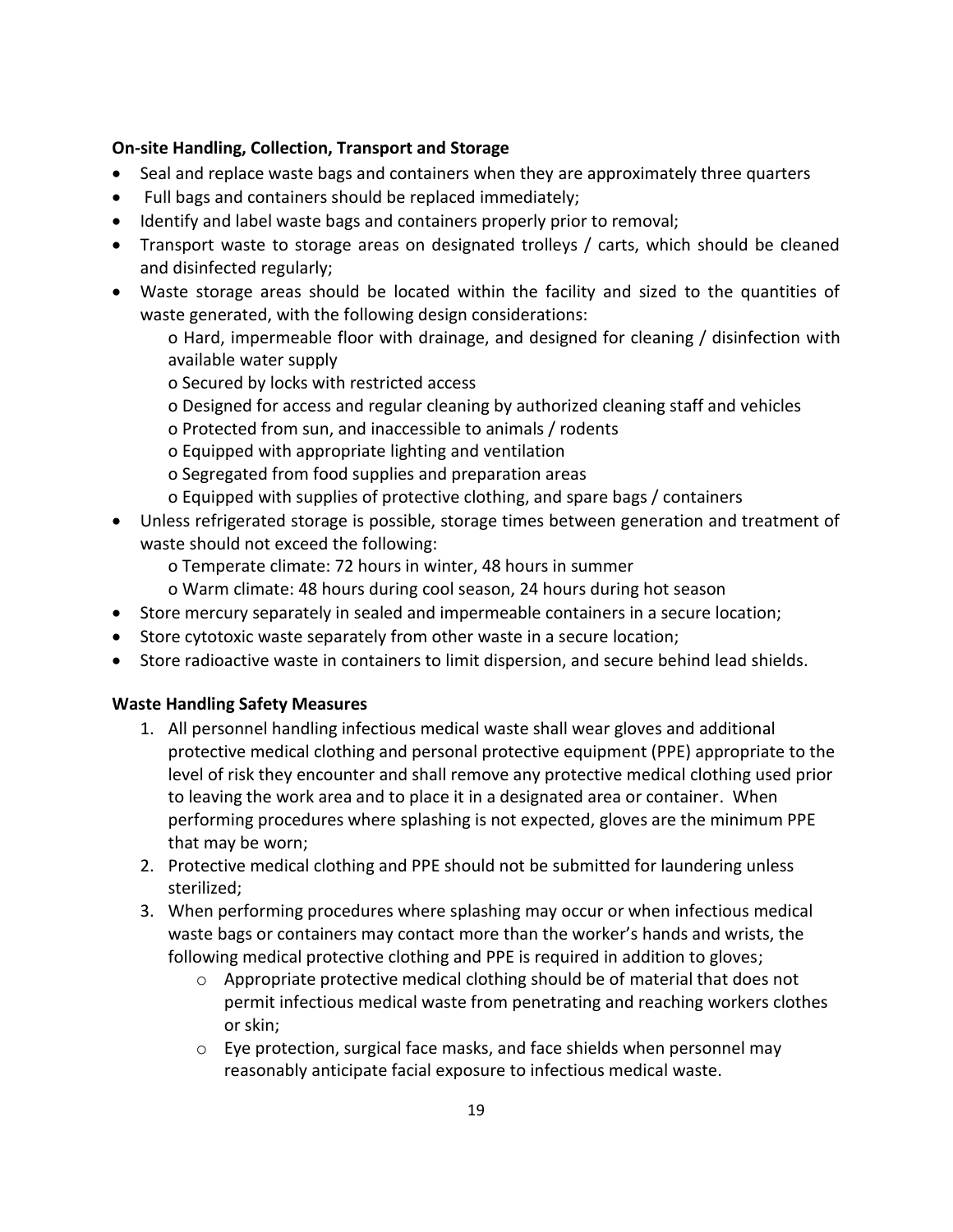o Implement immunization for staff members, as necessary (e.g. vaccination for hepatitis B virus, tetanus immunization).

## **Medical Waste Storage and Packaging**

- 1. A temporary waste storage area, inside the waste zone, should be set aside to store soft waste until it can be incinerated. Storage of medical waste should be for the minimum possible time, 24-48 hours in hot countries, 48-72 hours for cold countries (WHO).
- 2. Biomedical waste other than sharps and bulk liquids must be packaged in sealed in bags which are leak-proof and rip-resistant.
- 3. Sharps shall be placed in rigid leak and puncture resistant containers.
- 4. Bulk liquids to be transported off-site shall, in addition to the above requirements, be placed in rigid containers.
- 5. All medical waste must be stored in a secure area designated for this material.
- 6. Pathological waste, stored anywhere for more than 24 hours must be refrigerated. Storage of biomedical wastes may need to be stored at the facility of origin until a large enough quantity is accumulated to warrant on-site treatment, or until transport to an offsite treatment facility is scheduled.

The following general guidelines apply to typical medical waste storage, transfer, and collection areas:

- 1. Store medical/infectious waste in a designated area located at or near the treatment site or the waste pickup point.
- 2. Areas used to store medical/infectious waste should be durable, easily cleanable, impermeable to liquids, and protected from vermin and other potential mechanisms that might spread infectious agents.
- 3. The manner of storage should maintain the integrity of the containers, prevent leakage of waste from the container, provide protection from the weather, and maintain the waste in a non-putrescent, odorless state (this may require refrigeration).
- 4. Storage areas should have adequate ventilation systems.
- 5. Access should be securely controlled and limited. Due to the hazardous nature of some medical wastes, appropriate methods of storing waste will help to prevent accidents and infections. Storage locations should be accessible, exclusive, secure, hygienic and sanitary, located as far as possible from patient treatment areas. Storage locations should be integrated with the physical and architectural infrastructure of the healthcare facility.

## **Transport to External Facilities**

- Transport waste destined for off-site facilities according to the guidelines for transport of hazardous wastes / dangerous goods in the General EHS Guidelines;
- Transport packaging for infectious waste should include an inner, watertight layer of metal or plastic with a leak-proof seal. Outer packaging should be of adequate strength and capacity for the specific type and volume of waste;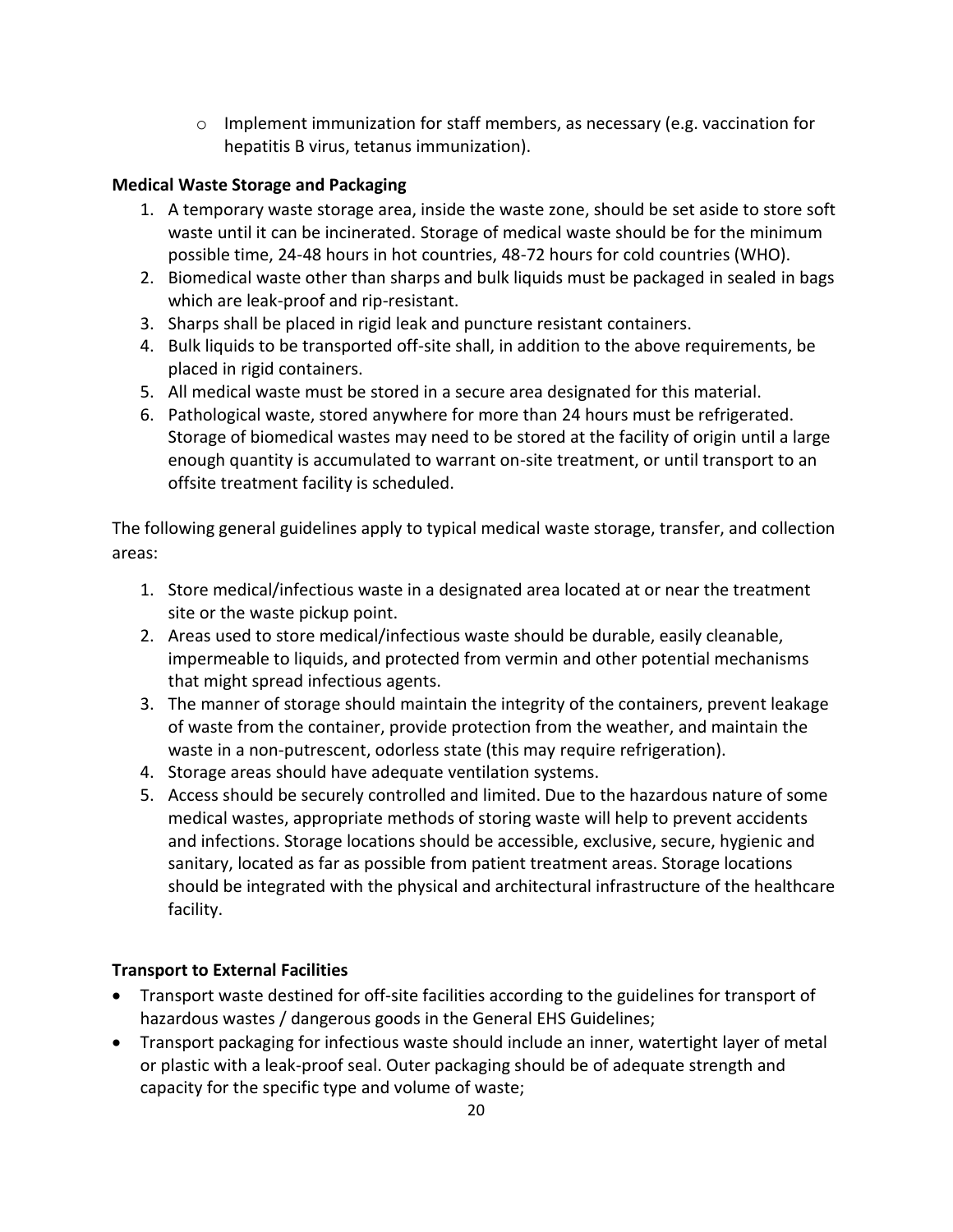- Packaging containers for sharps should be puncture-proof;
- Waste should be labeled appropriately, noting the substance class, packaging symbol (e.g. infectious waste, radioactive waste), waste category, mass / volume, place of origin within hospital, and final destination;
- Transport vehicles should be dedicated to waste and the vehicle compartments carrying waste sealed.

## **Disposal of Contaminated Waste**

In facilities that have a waste zone, this is the final disposal site of the medical waste. A fully functional waste zone should have the following components:

- 1. An incinerator or burner for treatment of soft waste.
- 2. An ash pit for disposal of residues from the incinerator or burner and a covered pit with a hatch lid.
- 3. A sharps pit for disposal of sharps containers. A sealed, covered pit with a 1m length of pipe incorporated in the top to prevent access to the contents.
- 4. An organics pit for disposal of human tissue and other biological waste.
- 5. An infiltration facility or sewer for the disposal of liquids.

The waste zone should be kept locked at all times. The waste manager has the responsibility for its correct management. Kitchen waste and general waste from patients and visitors is not classified as medical waste.

Types of medical wastes are in annex 1. A non-exhaustive list of activities to be undertaken by the waste management committee or the manager is outlined in the list below.

| Waste Item*                                                                | <b>Waste Collection</b>    | <b>Storage</b> | <b>Treatment/Disposal</b>      |
|----------------------------------------------------------------------------|----------------------------|----------------|--------------------------------|
| Needles, ampoules, scalpels, broken<br>glass and vials                     | Closed sharps<br>container | No.            | Sharps pit                     |
| Needle caps, syringes (w/o needles),<br>masks, gloves, paper and dressings | Soft bucket                | Temporary      | Incinerator/ash Pit            |
| Human body tissue, blood and fluids                                        | Organics bucket            | No.            | Organics pit                   |
| Wastewater                                                                 | <b>Bucket</b>              | No.            | Sewer/Infiltration<br>facility |
| Domestic waste                                                             | Bin in communal<br>area    | No.            | Domestic waste pit             |

## Table 1: Common medical waste and disposal methods

## **Best Practice for the Disposal of Liquid Contaminated Wastes**

Liquid contaminated waste (e.g. human tissue, blood, feces, urine and other body fluids) requires special handling, as it may pose an infectious risk to healthcare workers with contact or handle the waste. Steps for the disposal of liquid contaminated wastes are the following:

- Wear PPE (utility gloves, protective eyewear and plastic apron)
- Carefully pour wastes down a utility sink drain or into a flushable toilet and rinse the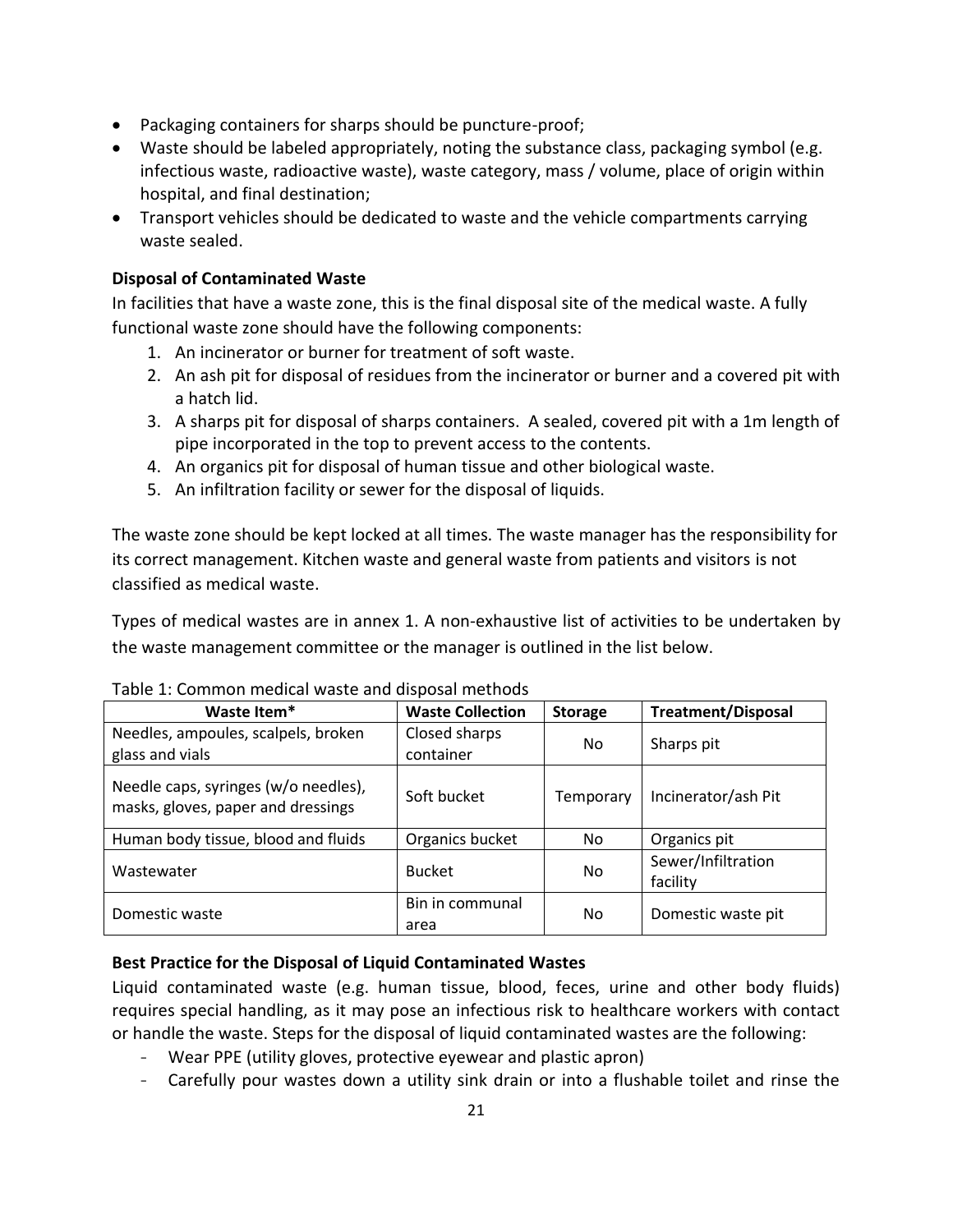toilet or sink carefully and thoroughly with water to remove residual wastes. Avoid splashing.

- If a sewage system doesn't exist, dispose of liquids in a deep, covered hole, not into open drains. This should be located at a safe distance from water sources.
- Decontaminate specimen containers by placing them in a 0.5% chlorine solution for 10 minutes before washing them.
- Remove utility gloves (wash daily or when visibly soiled and dry).
- Wash and dry hands or use an antiseptic hand rub as described above.

Acids and alkalis should be diluted; pH neutralized and disposed of to the sewer with water. Neutralization can be done with lime, which is cheap and effective.

In cases where wastewater is not discharged to sanitary sewage systems, HCF operators should ensure that wastewater receives on-site primary and secondary treatment, in addition to chlorine disinfection. Techniques for treating wastewater in this sector include source segregation and pretreatment for removal / recovery of specific contaminants such as radio isotopes, mercury, etc.; skimmers or oil water separators for separation of floatable solids; filtration for separation of filterable solids; flow and load equalization; sedimentation for suspended solids reduction using clarifiers; biological treatment, typically aerobic treatment, for reduction of soluble organic matter (BOD); biological or chemical nutrient removal for reduction in nitrogen and phosphorus; chlorination of effluent when disinfection is required; dewatering and disposal of residuals as hazardous medical / infectious waste.

Additional engineering controls may be required for (i) removal of active ingredients (antibiotics and miscellaneous pharmaceutical products, among other hazardous constituents), and (ii) containment and treatment of volatile constituents and aerosols stripped from various unit operations in the wastewater treatment system.

Wastewater generated from use of wet scrubbers to treat air emissions should be treated through chemical neutralization, flocculation, and sludge settling. Sludge should be considered hazardous, and may be treated off-site in a hazardous waste facility, or encapsulated in drums with mortar and landfilled. Sludge treatment should include anaerobic digestion to ensure destruction of helminthes and pathogens. Alternatively, it can be dried in drying beds before incineration with solid infectious wastes.

Cholera Epidemic**:** In case of a cholera epidemic, hospital sewage must also be treated and disinfected. *Vibrio cholerae,* the causative agent of cholera, is easily killed and does not require use of strong disinfectants. Buckets containing stools from patients with acute diarrhea may be disinfected by the addition of chlorine oxide powder or dehydrated lime oxide (WHO 1999).

The most contaminated waste water will come from the mortuary, showers, laundry, and kitchen washing area. Waste water from this area must, therefore, be disposed of in soak pits possibly after first going through grease traps (so that the soak pit does not become clogged).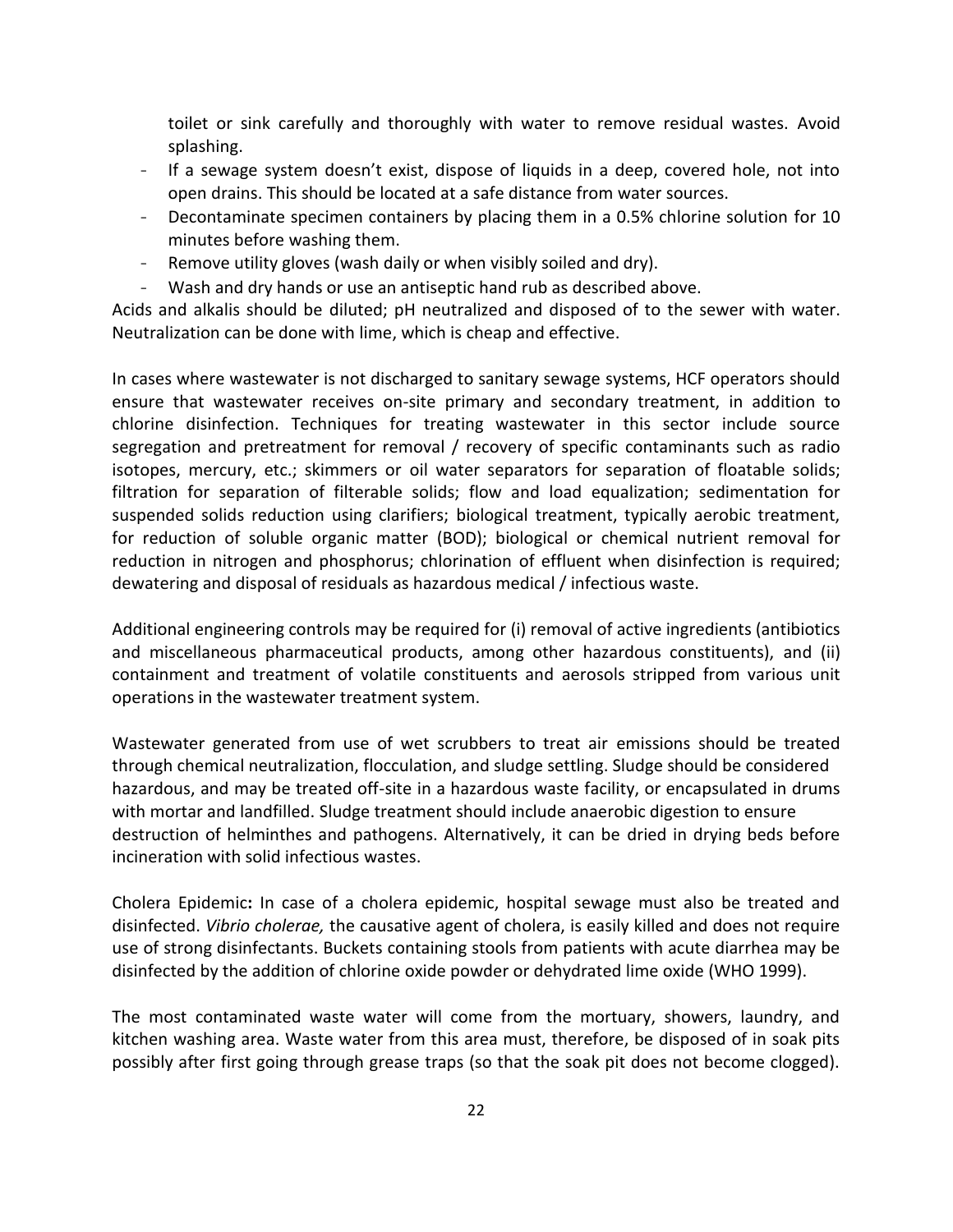Soakaways must be located at least 30 meters from any groundwater source and the bottom of any soakaway pit is at least 1.5 meters above the water tables.

Annex 3 shows the treatment and disposal methods for categories of health care waste

## **Best Practice for the Disposal of Solid Contaminated Wastes**

Solid contaminated waste (e.g. surgical specimens, used dressings and other items contaminated with blood and organic materials) may carry microorganisms. Remember:

- Never use hands to compress waste into containers
- Hold plastic bags at the top
- Keep bags from touching or brushing against the body while lifting or during transport

Steps for the disposal of solid contaminated wastes are:

- Wear heavy-duty or utility gloves when handling and transporting solid wastes.
- Wearing glasses if you are working with material that may splash into your face or eyes
- Dispose of solid wastes by placing them in a plastic or galvanized metal container with a tight-fitting cover. Never recap needles after use.
- Collect the waste containers on a regular basis and transport the burnable ones to the incinerator or area for burning.

If incineration is not available or waste is non burnable, bury it. Remove utility gloves (wash daily or when visibly soiled and dry).

- Wash and dry hands or use an antiseptic hand rub as described above.
- Disposing of waste into designated containers as soon as it is generated
- Wearing boots, overalls, glasses and gloves when disposing of waste
- Using adequate tools to avoid contact with waste (brush, shovel)

It should be mentioned that properly designed and operated sanitary landfills will protect against air and groundwater contamination. Disposal of waste into open dumps is not considered good practice and should be avoided. Pre-treatment of waste prior to land disposal may involve encapsulation (filling containers with waste and an immobilizing material and sealing the containers).

## **Incineration**

Incineration is a high-temperature process that reduces the volume and weight of waste. This process is usually selected to treat waste that cannot be recycled, reused or disposed of in a sanitary landfill or dumpsite. Medical waste produced under this project will be incinerated at health facilities that are equipped with incinerators. In facilities with no incinerators, wastes will be properly collected and safely transported to bigger facilities with incinerators.

## **Types of Incinerators**

Incinerators can range from extremely sophisticated, high-temperature ones to very basic units that operate at much lower temperatures. All types of incinerators, if operated properly,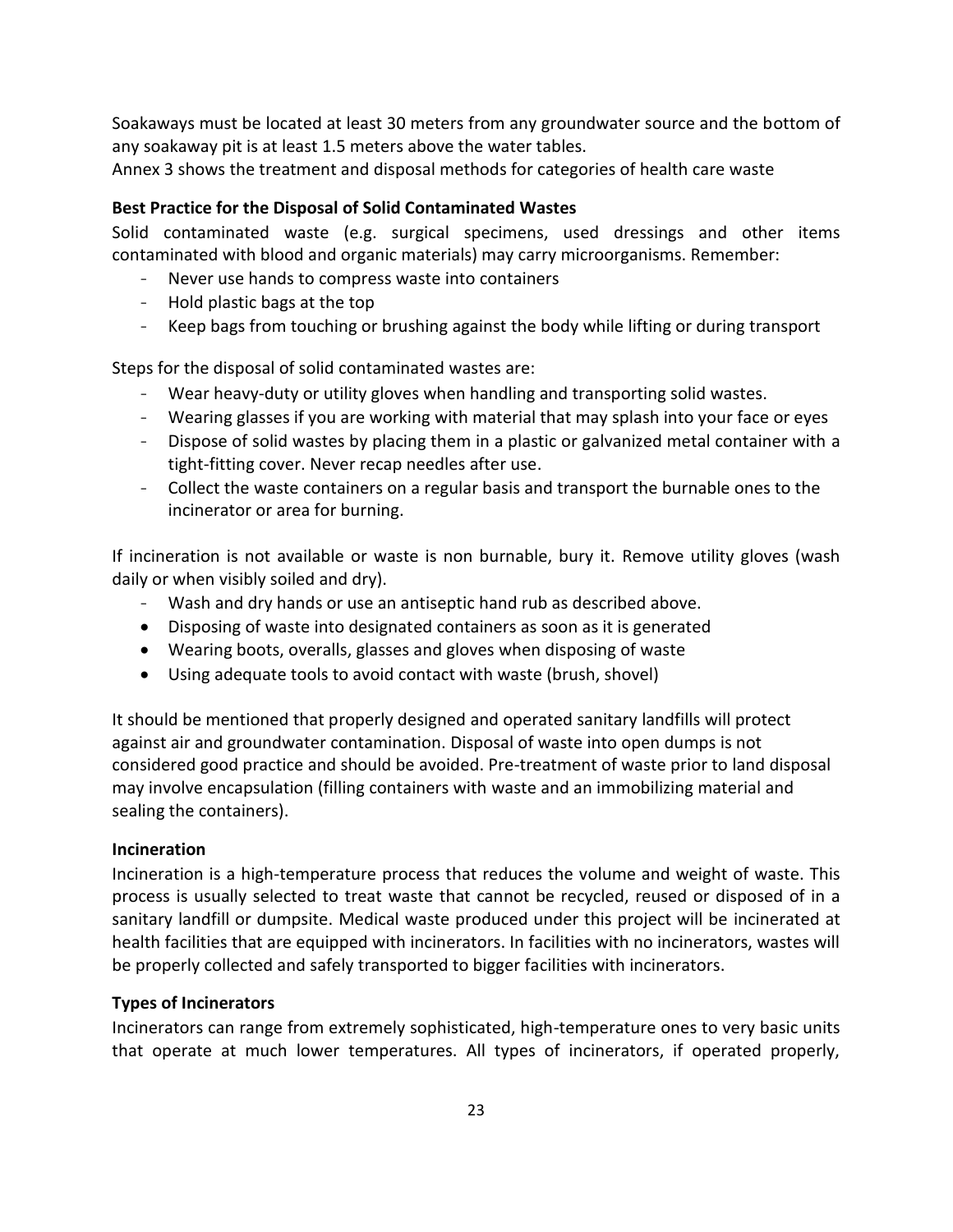eliminate micro-organisms from waste and reduce the waste to ashes. Four basic types of incinerators are used for treating waste:

- a) Double-chamber, high-temperature incinerators are designed to burn infectious waste.
- b) Single-chamber, high-temperature incinerators are less expensive and are used when double chamber incinerators are not affordable.
- c) Rotary kilns operate at high temperatures and are used for destroying cytotoxic substances and heat-resistant chemicals.
- d) Drum or brick (clay) incinerators operate at lower temperatures and are less effective, but can be made locally using readily available materials.

## **Types of Waste That Should Not Be Incinerated**

While it is possible to incinerate soft waste, the below items SHOULD NOT be incinerated:

- 1. Pressurized gas containers (aerosol cans)
- 2. Large amounts of reactive chemical waste
- 3. Silver salts and photographic or radiographic wastes
- 4. Plastic containing polyvinyl chloride (blood bags, IV tubing or disposable syringes)
- 5. Waste with high mercury or cadmium content, such as broken thermometers, used batteries and lead-lined wooden panels
- 6. Ampoules or vials, as molten glass will cause the grate to block up and vials can explode.
- 7. Bottles of chemicals and reagents due to risk of explosion and formation of toxic gases.
- 8. Needles due to the risk of needle stick injury from the metal ash.
- 9. Expired drugs.
- 10. Kitchen waste as this is wet, does not burn and will lower the efficiency.

Solid wastes that should not be incinerated will be packaged, transported to and disposed of in Government recognized landfill.

Annex 3 shows the treatment and disposal methods for categories of health care waste

## **Waste Minimization, Reuse, and Recycling**

Facilities should consider practices and procedures to minimize waste generation, without sacrificing patient hygiene and safety considerations, including:

- Source reduction measures:
- Consider options for product / material substitution to avoid products containing hazardous materials that require the product to be disposed as hazardous or special waste (e.g. mercury or aerosol cans), and preferring products with less packaging or products that weigh less than comparable products that perform the same function
- Use of physical rather than chemical cleaning practices (e.g. using microfiber mops and cloths), where such practices do not affect disinfection and meet relevant standards for hygiene and patient safety.
- Waste toxicity reduction measures:
- Consider options for product / material substitution for equipment containing mercury or other hazardous chemicals; products that may become hazardous waste when disposed; products made of polyvinyl chloride (PVC6); halogenated compounds; products that off-gas volatile organic compounds (VOCs), or products that contain persistent, bioaccumulative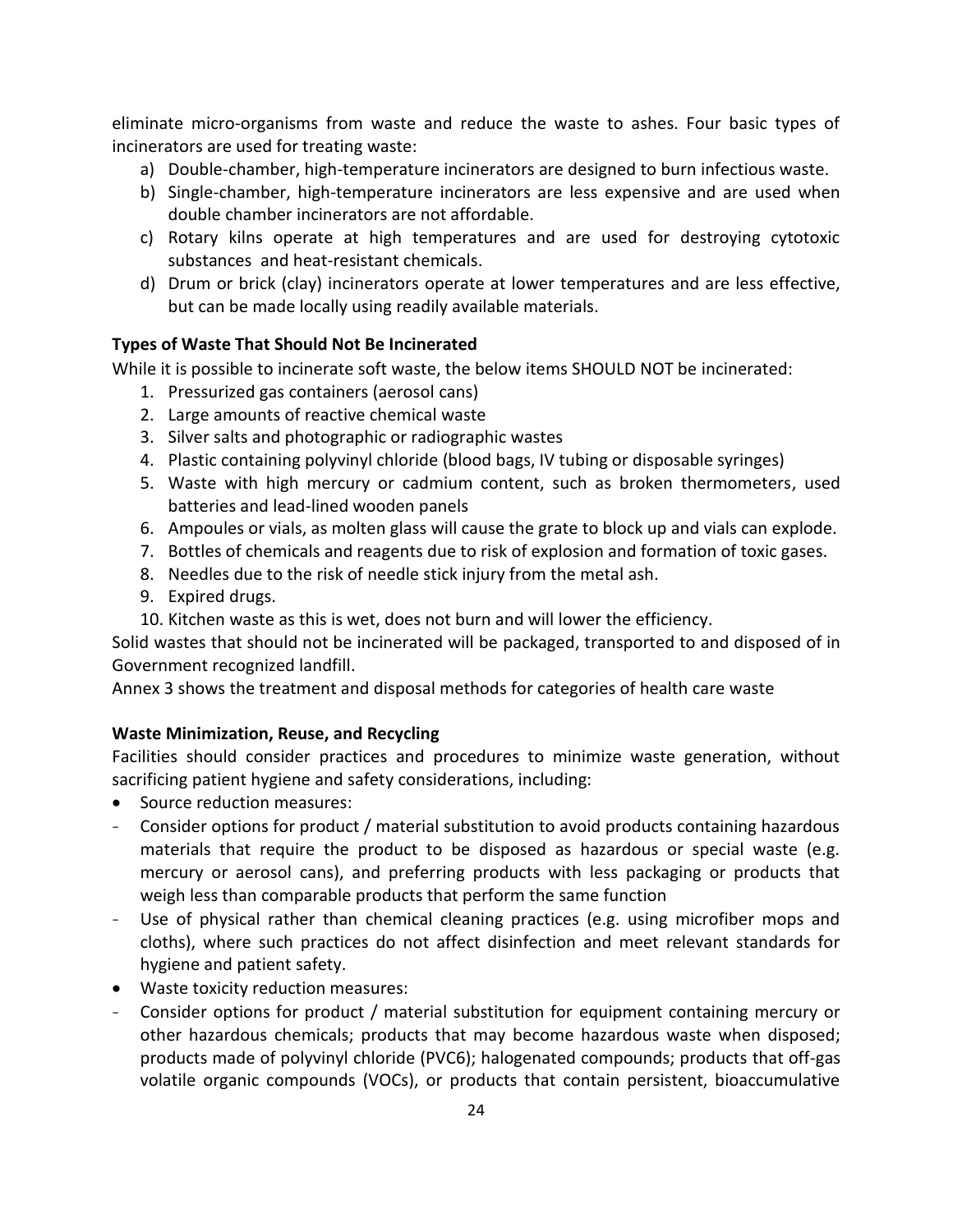and

- toxic (PBT) compounds; products that contain substances which are carcinogenic, mutagenic or reproductive toxins (CMR)
- Use of efficient stock management practices and monitoring (e.g. for chemical and pharmaceutical stocks), including:
- Small / frequent orders for products that spoil quickly and strict monitoring of expiry dates
- Complete use of old product before new stock is used
- Maximization of safe equipment reuse practices, including:
- Reuse of equipment following sterilization and disinfection (e.g. sharps containers)

## **How to Build and Use a Simple Drum Incinerator for Waste Disposal<sup>9</sup>**

Simple drum incinerator is the best practice for biomedical waste treatment for healthcare facilities with limited resources and where high-temperature incinerators are not affordable, waste may be incinerated in a drum incinerator, a drum incinerator is the simplest form of single chamber incinerator. It can be made inexpensively and is better than open burning.

Steps for building & using simple drum incinerator are the following:

- Where possible, select a site downwind from the clinic.
- Build a simple incinerator using local materials (mud or stone) or a used oil drum (e.g. a 55-gallon drum). The size depends on the amount of daily waste collected.
- Collect all waste containers and locate them next to the incinerator for easy handing during operation**.**
- Make sure the incinerator has:
	- a) Sufficient air inlets underneath for good combustion
	- b) Loosely placed fire bars to allow for expansion
	- c) An adequate opening for adding fresh refuse and for removal of ashes
	- d) A long enough chimney to allow for a good draft and evacuation of smoke
- Place the drum on hardened earth or a concrete base.
- Burn all combustible waste, such as paper and cardboard, as well as used dressings and other contaminated wastes. If the waste or refuse is wet, add kerosene so that a hot fire burns all the waste. Ash from incinerated material can be treated as non-contaminated waste.
- Ashes should always be removed from the incinerator PRIOR to operation; otherwise the efficiency of combustion will be compromised.
- It is recommended to install an ashtray under the grate to catch the ashes.
- Pull out the ashtray and grate out and carefully clean with the brush and ash shovel.
- Dispose of the ash directly to the ash pit.
- Any remaining ashes inside the chambers should be removed with a small, long handled

 $\overline{a}$  $^9$  See also Guidelines on How to Construct, Use, and Maintain a Waste Disposal Unit. WHO, 2005, and De Montfort Medical Waste Incinerator at http://www.who.int/management/quality/Waste/en/index2.html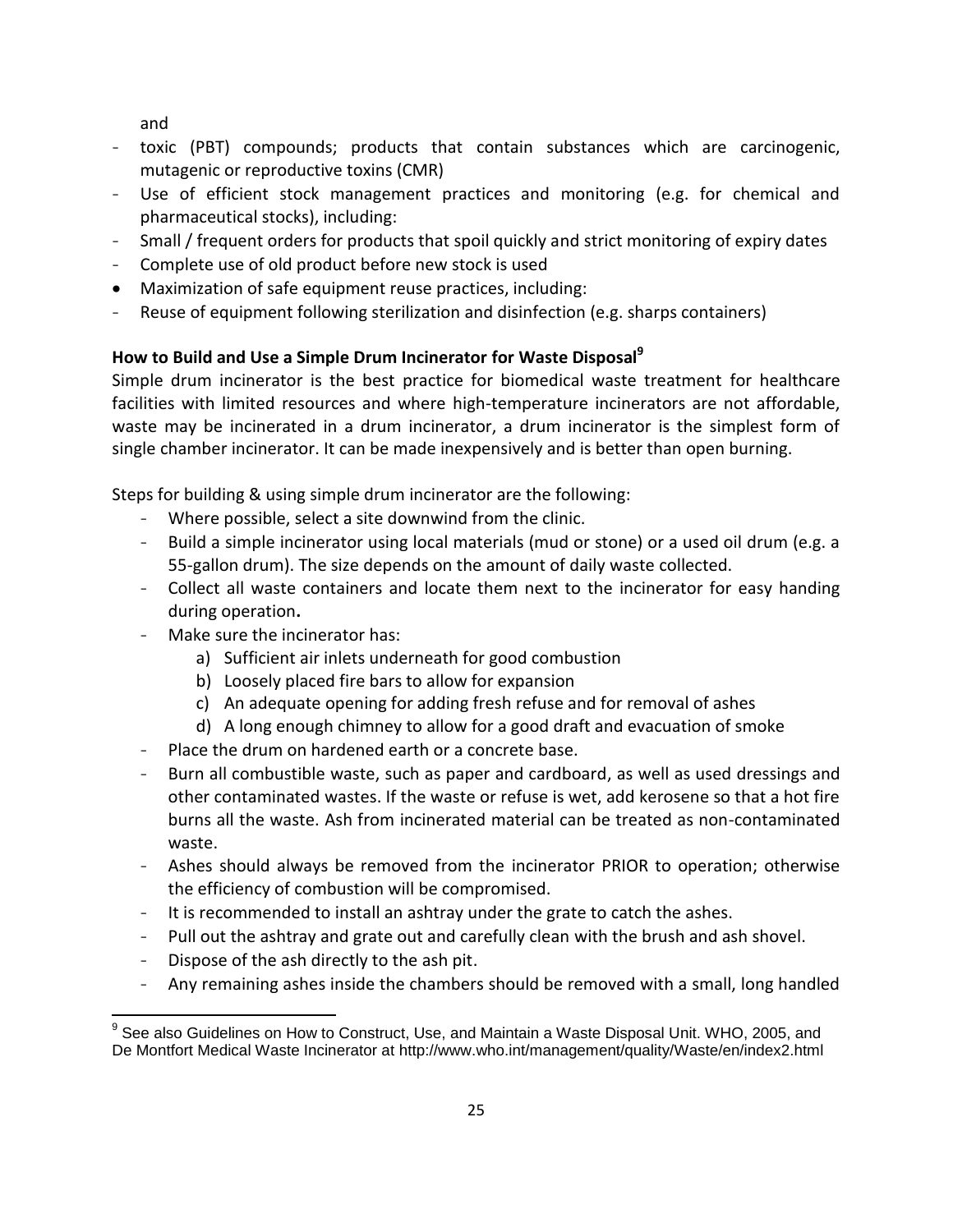brush and the ash shovel, transferred to a bucket and disposed of in the ash pit.

## **Open Burning**

Open is not recommended because it is dangerous, unsightly and the wind will scatter the waste. If open burning must be done, burn in a small, designated area, transport waste to the site just before burning and remain with the fire until it is out.

## **Burying Waste**

Only contaminated and hazardous waste needs to be buried. In healthcare facilities with limited resources, safe burial of wastes on or near the facility may be the only option available for waste disposal. To limit health risks and environmental pollution, some basic rules are:

- 1. Access to the disposal site should be restricted (Build a fence around the site to keep animals and children away).
- 2. The burial site should be lined with a material of low permeability (e.g. clay), if available.
- 3. Select a site at least 50 meters (164 feet) away from any water source to prevent contamination of the water table. The site should have proper drainage, be located downhill from any wells, free of standing water and not in an area that flood.
- 4. Large quantities (over 1 kg) of chemical (liquid) wastes should not be buried at the same time; burial should be spread over several days. Safe on-site burial is practical for only limited periods of time (1–2 years), and for relatively small quantities of waste. During the interval, staff should continue to look for a better, permanent method for waste disposal.

Annex 3 shows the treatment and disposal methods for categories of health care waste

## **How to Make and Use a Small Burial Site for Waste Disposal**

- Find an appropriate location.
- Dig a pit 1 meter (3 feet) square and 2 meters (6 feet) deep. The bottom of the pit should be 2 meters (6 feet) above the water table.
- Dispose of the contaminated waste in the pit and cover the waste with 10–15 cm (4–6 inches) of dirt each day. The final layer of dirt should be 50–60 cm (20–24 inches) and compacted to prevent odors and attraction of insects, and to keep animals from digging up the buried waste. Depending on the volume of waste, this pit should last 30 to 60 days.

## **Cost of Implementing the Medical Waste Management Plan**

The cost associated with the implementation of the arrangements, practices and measures suggested in this plan is built in the overall cost of implementing the project. No special requirements are needed for implementing this plan.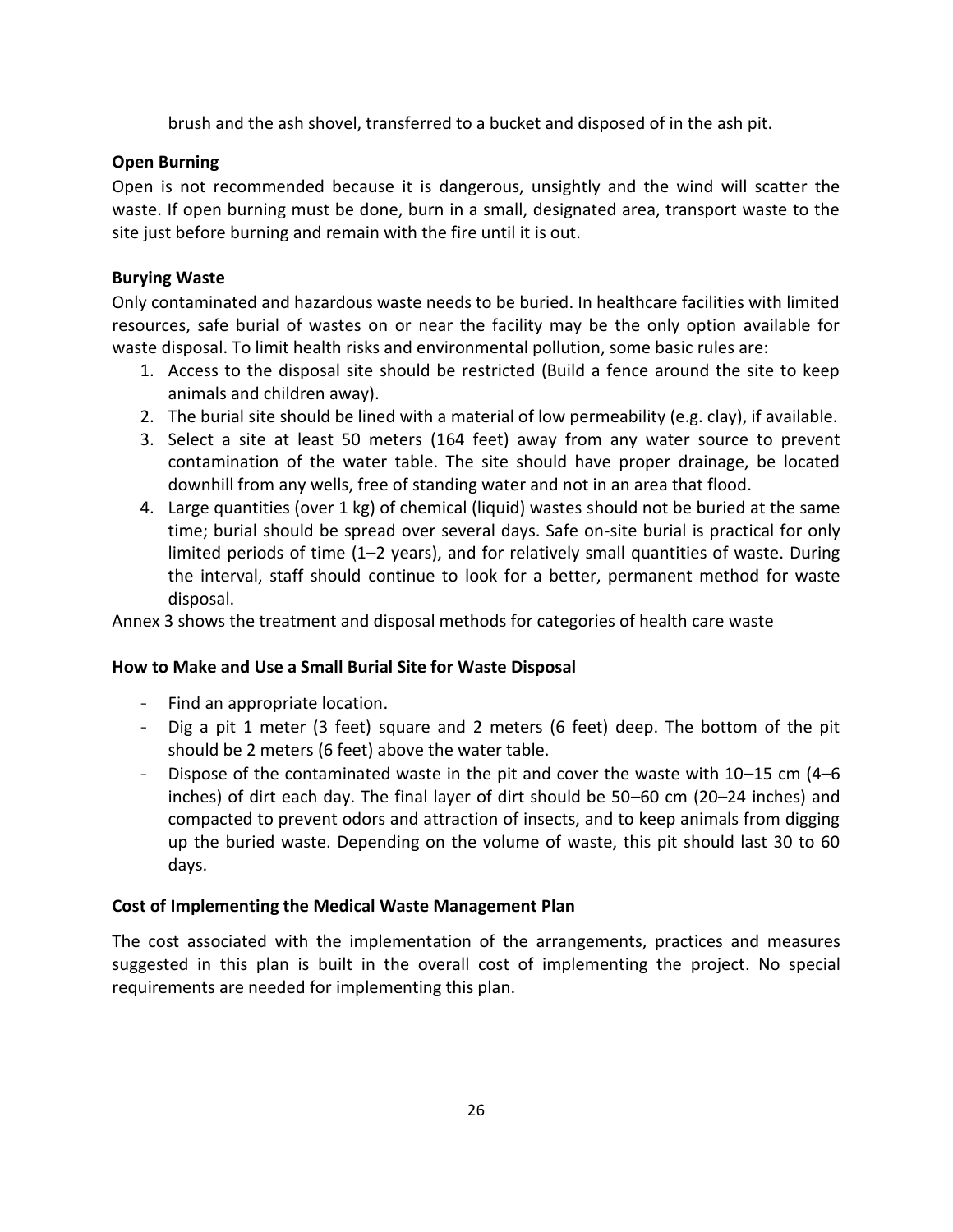## **Awareness Raising & Capacity Building**

Health care staff should be trained and aware of good practices and procedures of waste management under this plan. Such practices and procedures should be disseminated to the health care units/facilities to be implemented as part of the project activities through the following options:

- Designating one of the members of the teams to train other health care staff on the management of generated waste.
- Printing leaflets and booklets of good practices/procedures for waste management and disseminate these materials to the health units/facilities with medicine and vaccination.
- Recruiting staff/consultants whose task is to train health care staff on managing wastes generated from facilities and units supported under this project.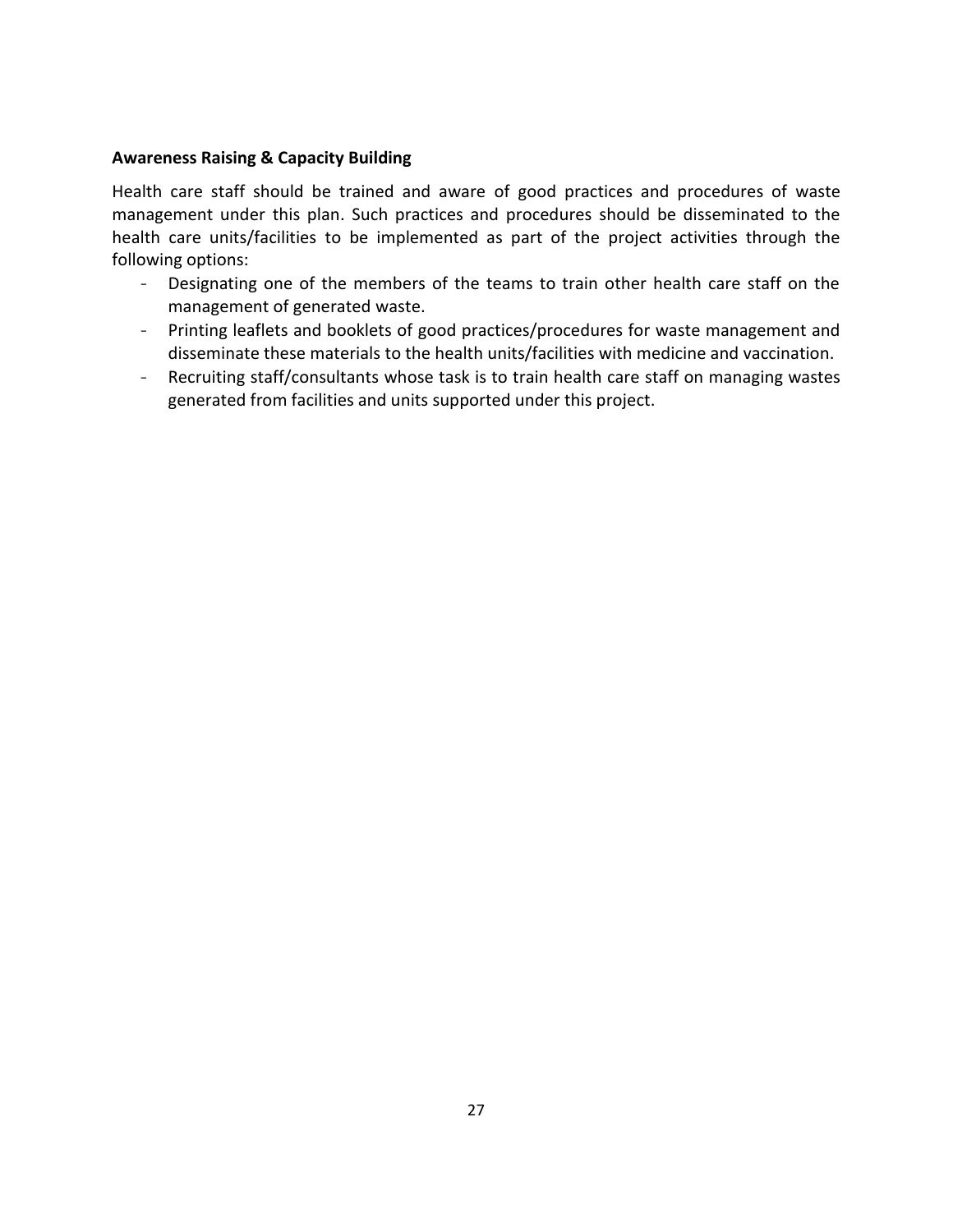## **6. MONITORING PLAN**

Monitoring is required to follow-up on decisions made to intervene in various activities of medical waste management in order to protect human health and the environment. This can be achieved through periodic internal and external processes of monitoring and evaluation on a continuous basis, at all institutional levels.

To ensure that objectives of the MWMP are achieved, the implementation of the plan has to be monitored by both internal and external bodies including the WHO, UNICEF & MoPH. These bodies will use existing institutional arrangement as mentioned in chapter 4 to ensure proper waste management at health units and facilities.

## **Monitoring Objectives**

The aim of the monitoring is to establish appropriate criteria to address potential negative impacts of MWM and to ensure that unforeseen impacts are detected and the mitigation measures implemented at an early stage. Specific objectives of the monitoring plan are to:

- **E** ensure that any additional impacts are addressed appropriately;
- **•** check the effectiveness of the recommended mitigation measures;
- **E** ensure that the proposed mitigation measures are appropriate;
- demonstrate that medical waste management is being implemented according to plan and existing regulatory procedures; and
- provide feedback to implementing agencies in order to make modifications to the operational activities where necessary.

## **Monitoring Arrangements**

The medical waste management plan will be monitored both internally and externally. Internally, the plan will be part of the project's overall monitoring and reporting. UNICEF & WHO will ensure that the staff hired at the unit/facility level will be monitoring the implementation of the medical waste management plan. At least one staff should be partially tasked with monitoring the plan in each health unit or facility. The reporting on the plan will be part of the regular reporting of the project components/activities at local, governorate and national levels. Externally, the project will use third party monitoring service for intervention and activities under each component of the project. To that end, a TOR has been prepared for the third party monitoring service, including tasks on monitoring the implementation of the medical waste management plan. The third party monitoring team will be also reporting on the implementation of the medical waste management plan.

The cost of implementing the monitoring plan is included as part of the project's cost.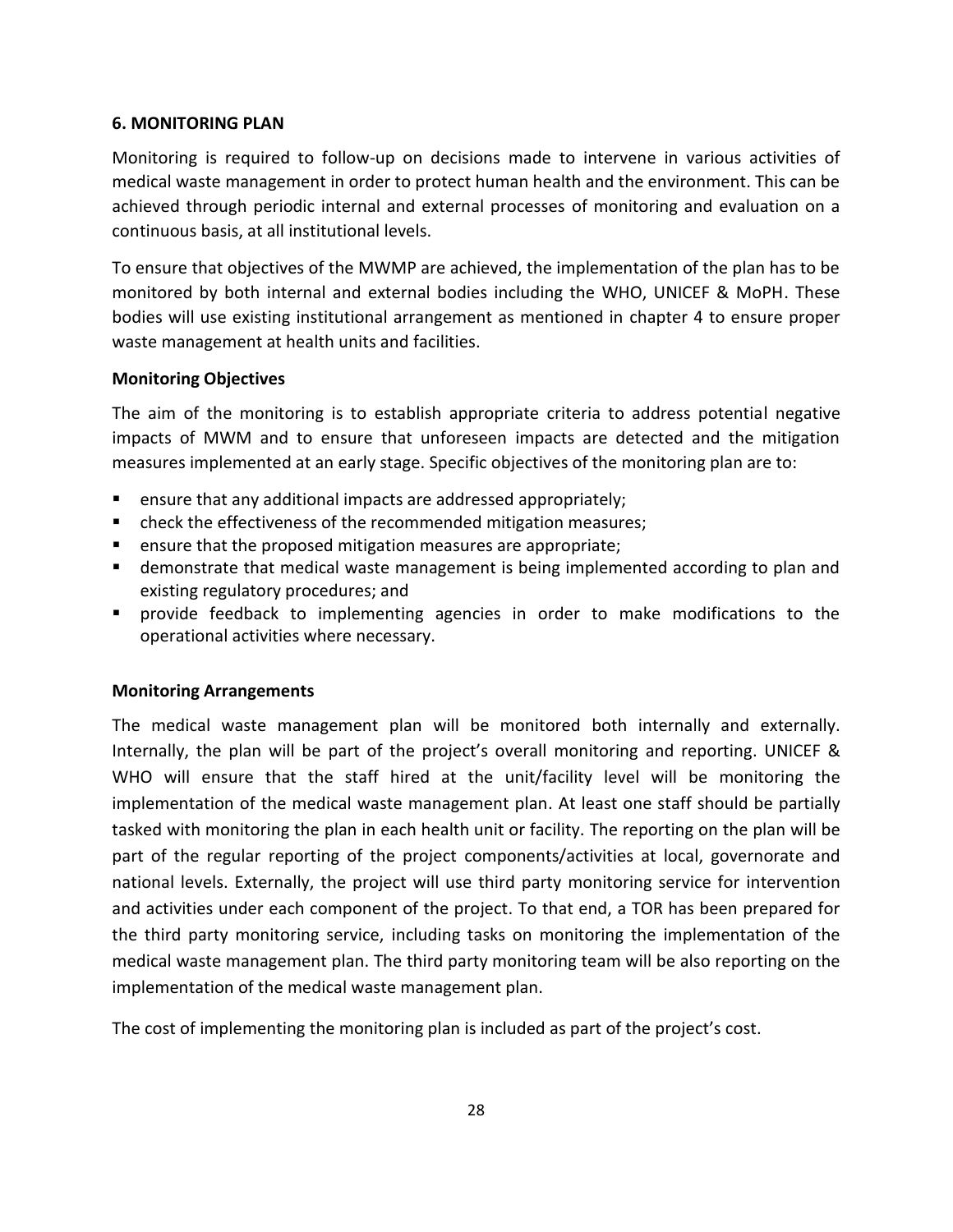## **Monitoring Indicators**

Considering the type of interventions implemented by this projects which are anticipated to have limited, site specific impacts, the following will be used to monitor progress in implementing the medical waste management plan:

- Existence of human resource capacity in health care unites and facilities with basic knowledge to deal medical waste;
- Existence of records on waste generation; and
- Development of mechanisms for proper and safe medical waste management & disposal.

The monitoring of environmental effects is necessary to ensure that predicted impacts are addressed effectively and efficiently through the mitigate measures indicated. Specific monitoring indicators for consideration include the following:

## *Internal Packaging and Storage*

- Separation of waste (at point of generation)
- Storage bins / bags
- Frequency of removal

## *External Packaging and Storage*

- Segregation of waste
- Storage area
- Frequency of waste removal
- Amount of waste generated per day

## *Transportation (if required)*

- Identification of waste management contractor (accredited or certified)
- Conditions for transportation
- Equipment/vehicles (to prevent scattering, spillage, odour nuisance and leakage).

## *Treatment and Disposal*

- Incineration
- Sterilization by Heat
- Sanitary Landfill

#### *Administration*

- Ensure effective record keeping, each health institutions shall keep records on:
	- o The type and volume or weight of waste generated
	- o The means of transportation, type and volume transported
	- o Commissioned waste contractor (company name, type of license, treatment and disposal).
	- o Disposal method volume incinerated, volume treated and disposed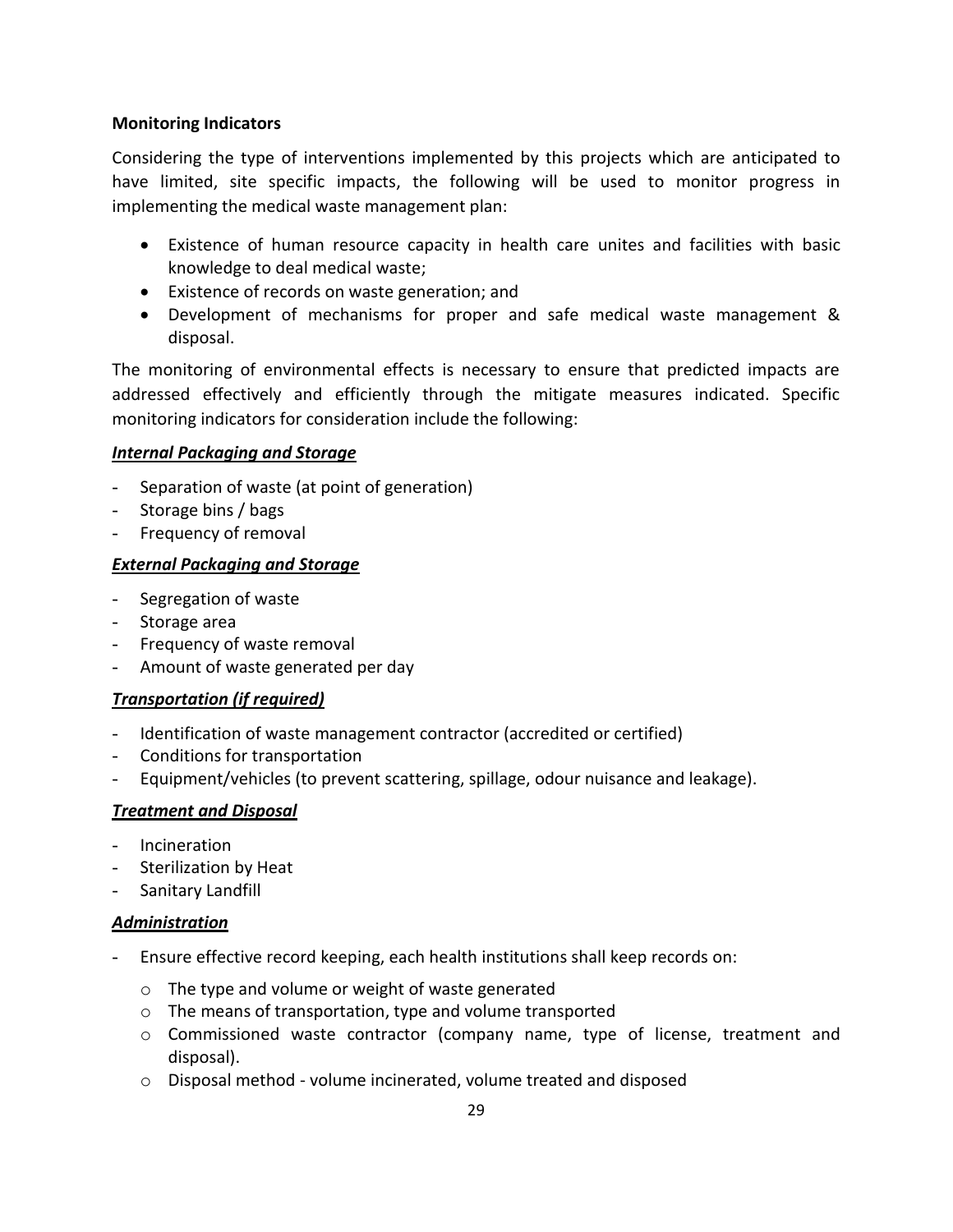Annex 2 includes a questionnaire for monitoring medical waste management.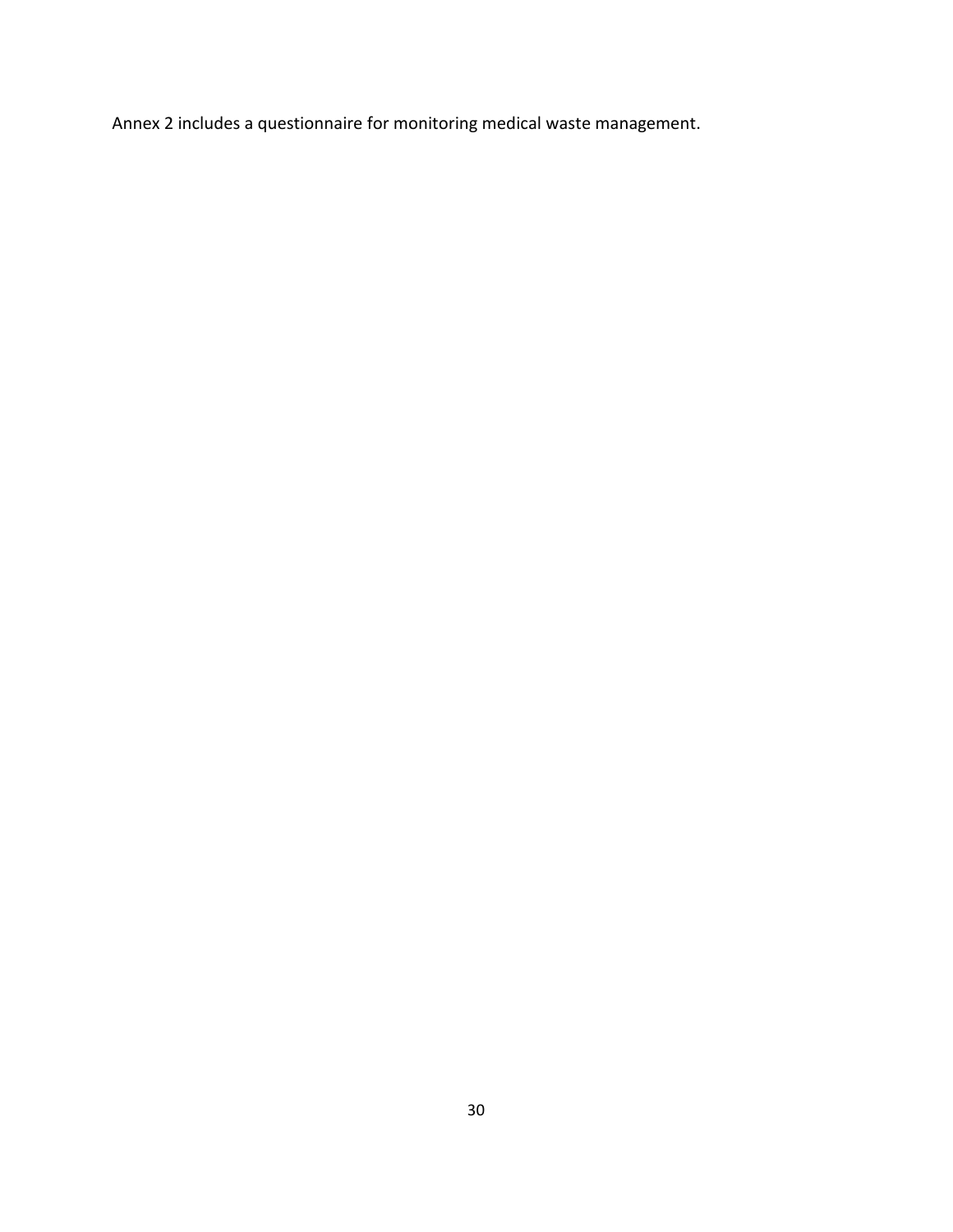| Waste type                                      | <b>Description</b>                                                                                                                                                                                                                                                                                                                                                                                                                           |
|-------------------------------------------------|----------------------------------------------------------------------------------------------------------------------------------------------------------------------------------------------------------------------------------------------------------------------------------------------------------------------------------------------------------------------------------------------------------------------------------------------|
| 1. Infectious waste                             | Infectious wastes are susceptible to contain pathogens (or their toxins) in sufficient concentration to cause diseases to a potential host.<br>Examples include discarded materials or equipment, used for the diagnosis, treatment and prevention of disease that has been in contact with<br>body fluids (dressings, swabs, nappies, blood bags etc). It also includes liquid waste such as faeces, urine, blood or other body secretions. |
| 2.<br>Pathological<br>and<br>anatomical waste   | Pathological waste consists of organs, tissues, body parts or fluids such as blood. Anatomical waste consists in recognizable human body parts,<br>whether they may be infected or not.                                                                                                                                                                                                                                                      |
| 3.<br>Hazardous<br>pharmaceutical waste         | Pharmaceutical waste includes expired, unused and contaminated pharmaceutical products, drugs and vaccines. This category also includes<br>discarded items used in the handling of pharmaceuticals like bottles, vials and connecting tubing.                                                                                                                                                                                                |
| 4. Hazardous chemical waste                     | Chemical waste consists of discarded chemicals (solid, liquid or gaseous) that are generated during disinfecting procedures. They may be<br>hazardous (toxic, corrosive, flammable or reactive) and must be used and disposed of according to the specification formulated on each<br>container.                                                                                                                                             |
| 5. Waste with a high content<br>of heavy metals | Waste with high contents of heavy metals and derivatives are highly toxic (e.g. cadmium or mercury from thermometers or manometers).                                                                                                                                                                                                                                                                                                         |
| 6. Pressurized containers                       | Pressurized containers consist of full or emptied containers or aerosol cans with pressurized liquids, gas or powdered materials                                                                                                                                                                                                                                                                                                             |
| 7. Sharps                                       | Sharps are items that can cause cuts or puncture wounds (e.g. needle stick injuries). They are highly dangerous and potentially infectious waste.<br>They must be segregated, packed and handled specifically within the HCF to ensure the safety of the medical and ancillary staff.                                                                                                                                                        |
| 8. Highly infectious waste                      | This includes microbial cultures and stocks of highly infectious agents from medical laboratories. They also include body fluids of patients with<br>highly infectious diseases.                                                                                                                                                                                                                                                             |
| 9.<br>Genotoxic/cytotoxic<br>waste              | Genotoxic waste includes all the drugs and equipment used for mixing and administration of cytotoxic drugs. Cytotoxic drugs or genotoxic<br>drugs are drugs that have the ability to reduce the growth of certain living cells and are used in chemotherapy for cancer.                                                                                                                                                                      |
| 10. Radioactive waste                           | Radioactive waste includes liquids, gas and solids contaminated with radio nuclides whose ionizing radiations have genotoxic effects. These<br>include x- and g-rays as well as a- and b- particles.                                                                                                                                                                                                                                         |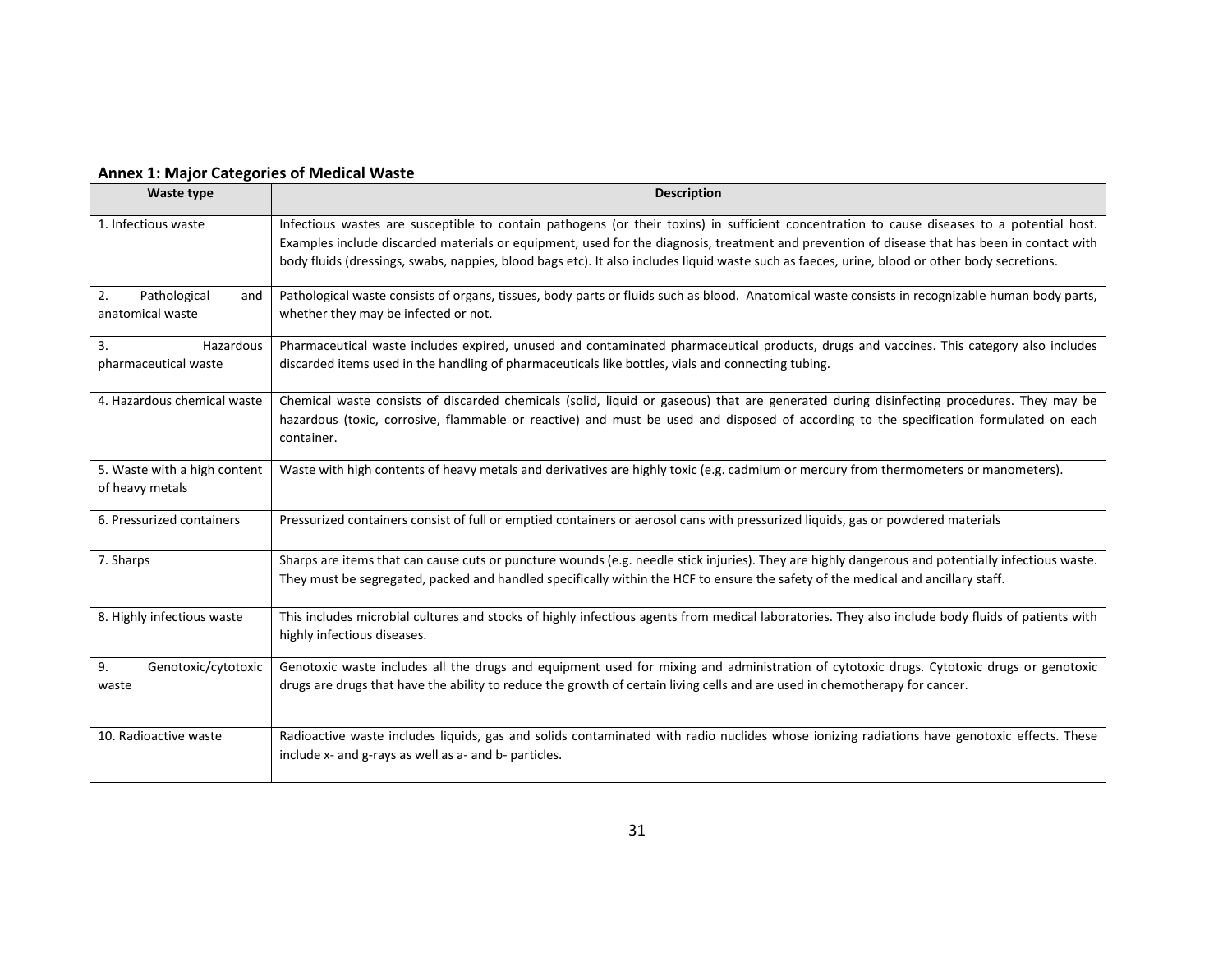*Source: Safe Management of Wastes from Health-Care Activities, WHO 1999* **Annex 2: Medical Waste Management Monitoring Questionnaire**

| <b>Health Facility (name, location):</b>     |                                                                            |
|----------------------------------------------|----------------------------------------------------------------------------|
| Type/Category of Health Facility (tick one): |                                                                            |
|                                              | Tertiary: Specialist, National, Teaching Hospitals                         |
|                                              | Secondary: Governorate Gen. Hospitals, Sub-HCF Hospital, Private Hospitals |
|                                              | Primary; Health Centre, Dispensary                                         |
|                                              | Mobile health care unit                                                    |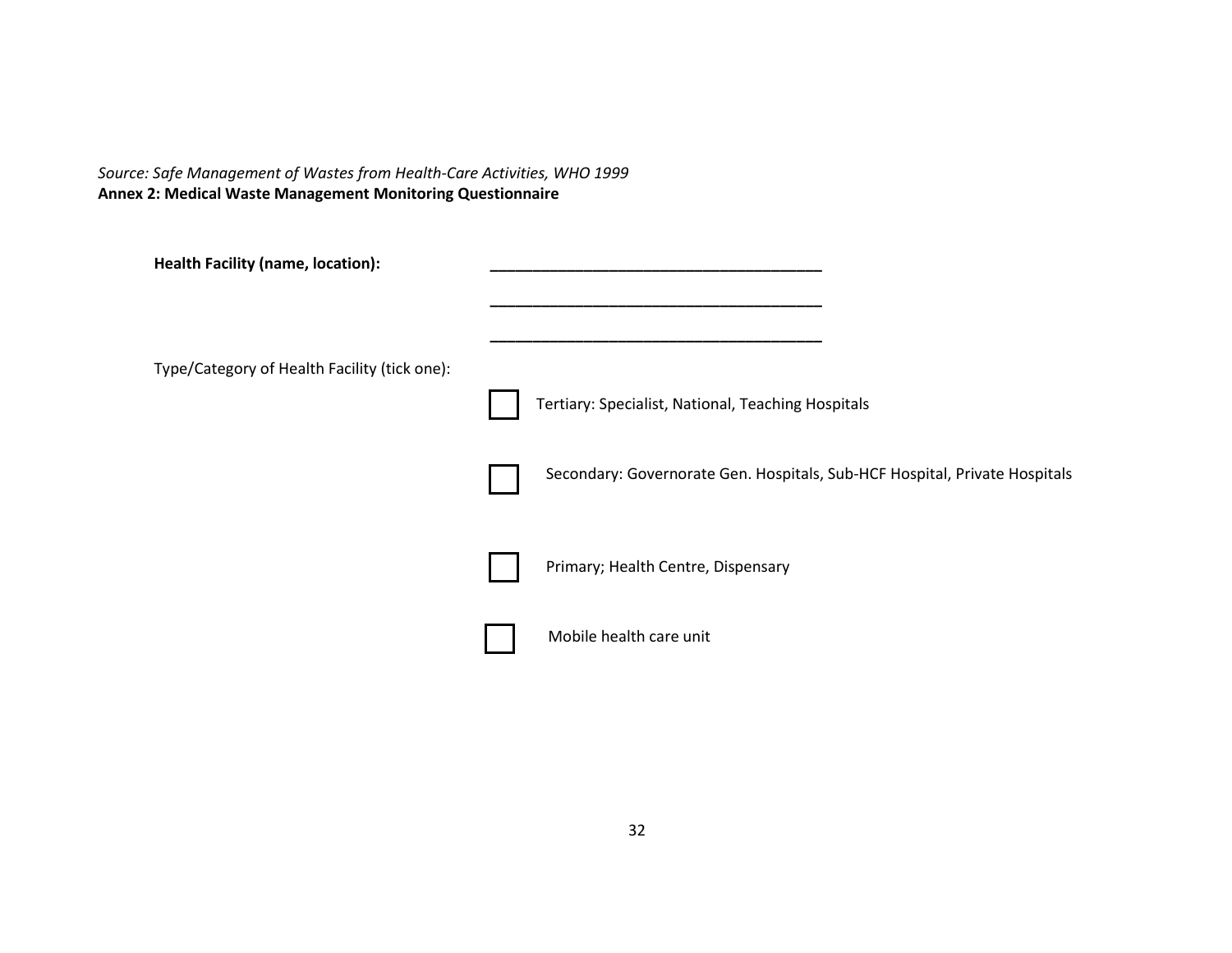| No. of inpatients:   | /dav |
|----------------------|------|
| No. of outpatients:  | /dav |
| No. of beds (total): | /dav |

## **Type of solid waste produced and estimated quantity**

(Consult classification and mark X where waste is produced)

| Type                   | <b>Estimated Quantity</b> |
|------------------------|---------------------------|
| Sharps                 |                           |
| Pathological waste     |                           |
| Infectious waste       |                           |
| Pharmaceutical waste   |                           |
| Pressurized containers |                           |

## **Waste segregation, collection, storage, and handling**

Describe briefly what happens between segregation (if any) and final disposal of:

| Sharps                 |  |
|------------------------|--|
| Pathological waste     |  |
| Infectious waste       |  |
| Pharmaceutical waste   |  |
| Pressurized containers |  |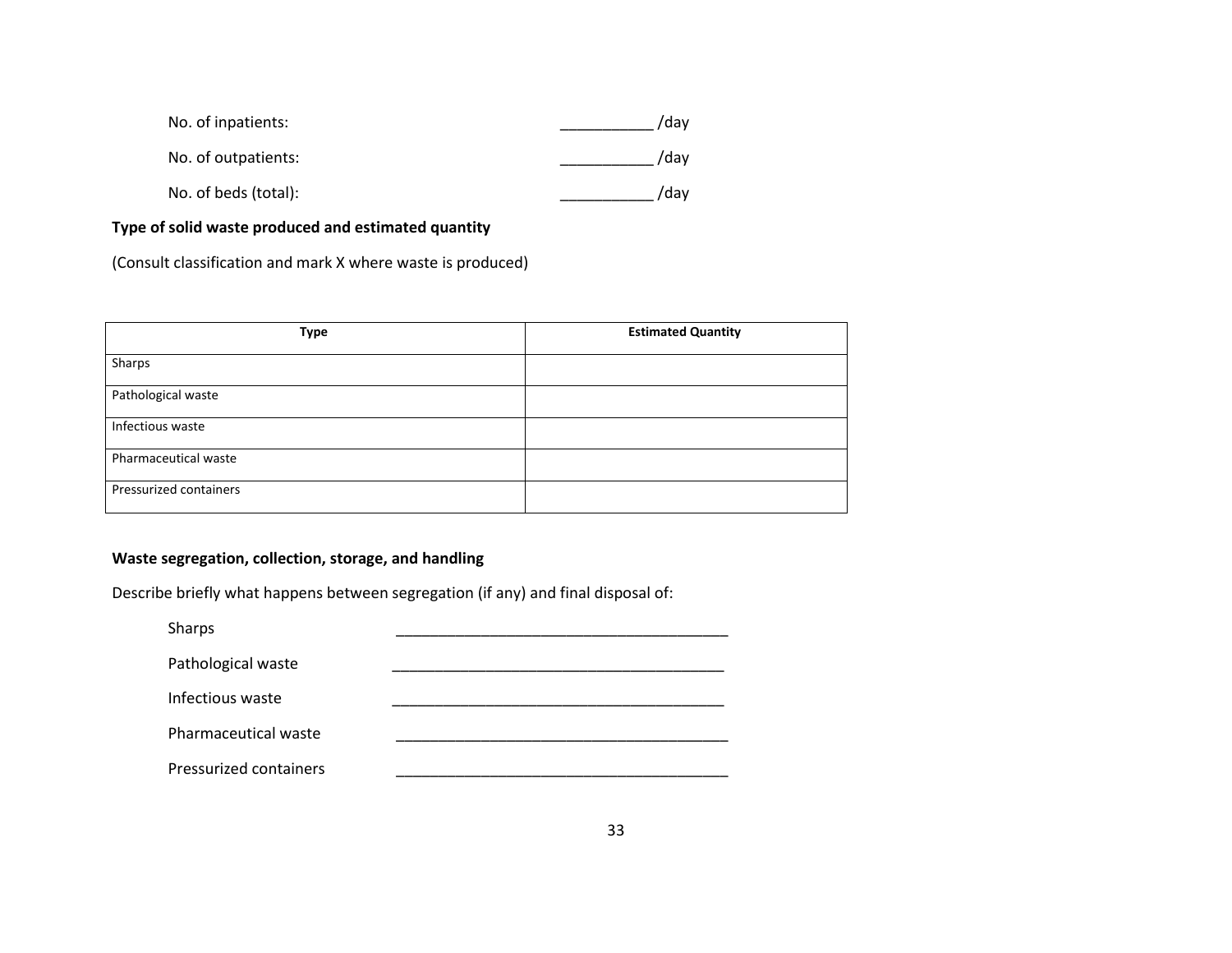## **Waste segregation, collection, labelling, transport, and disposal**

| 1. Handling of<br>segregated<br>waste                                                                                                                                                                                          | Sharps | Pathological<br>waste | Infectious<br>waste | Pharmaceutical<br>waste | Pressurized<br>containers |
|--------------------------------------------------------------------------------------------------------------------------------------------------------------------------------------------------------------------------------|--------|-----------------------|---------------------|-------------------------|---------------------------|
| Indicate by X the type of waste (if any) that is segregated from general waste stream.                                                                                                                                         |        |                       |                     |                         |                           |
| Where is the segregation taking place (i.e. operating room, laboratory, among others)?                                                                                                                                         |        |                       |                     |                         |                           |
| What type of containers/bags (primary containment vessels) are used to segregate waste<br>(bags, cardboard boxes, plastic containers, metal containers, among others)? describe<br>accurately.                                 |        |                       |                     |                         |                           |
| What type of labelling, colour-coding (if any) is used for marking segregated waste?<br>Describe                                                                                                                               |        |                       |                     |                         |                           |
| Who handles (removes) the segregated waste (designation of the hospital staff<br>i.<br>member)?                                                                                                                                |        |                       |                     |                         |                           |
| Is the waste handler using any protective clothing (gloves, among others) during<br>ii.<br>waste handling? Yes/No.                                                                                                             |        |                       |                     |                         |                           |
| What type of containers (plastic bins, bags, cardboard boxes, trolleys, wheelbarrows, safe<br>boxes, metal containers, among others) are used for collection and internal transport of the<br>waste? Describe.                 |        |                       |                     |                         |                           |
| Where is the segregated waste stored while awaiting removal from the hospital for<br>disposal? Describe.                                                                                                                       |        |                       |                     |                         |                           |
| Describe briefly the final disposal of segregated waste (taken to municipal landfill, buried<br>on hospital grounds, incinerated (external incinerator, own incinerator), open burned,<br>removed from premises, among others) |        |                       |                     |                         |                           |
| If removed from premises; who is responsible for removal? Health facility/self, private<br>collector, State Environmental protection Agency                                                                                    |        |                       |                     |                         |                           |
| If removed from premises; what form of transport is used? Enclosed waste track, open                                                                                                                                           |        |                       |                     |                         |                           |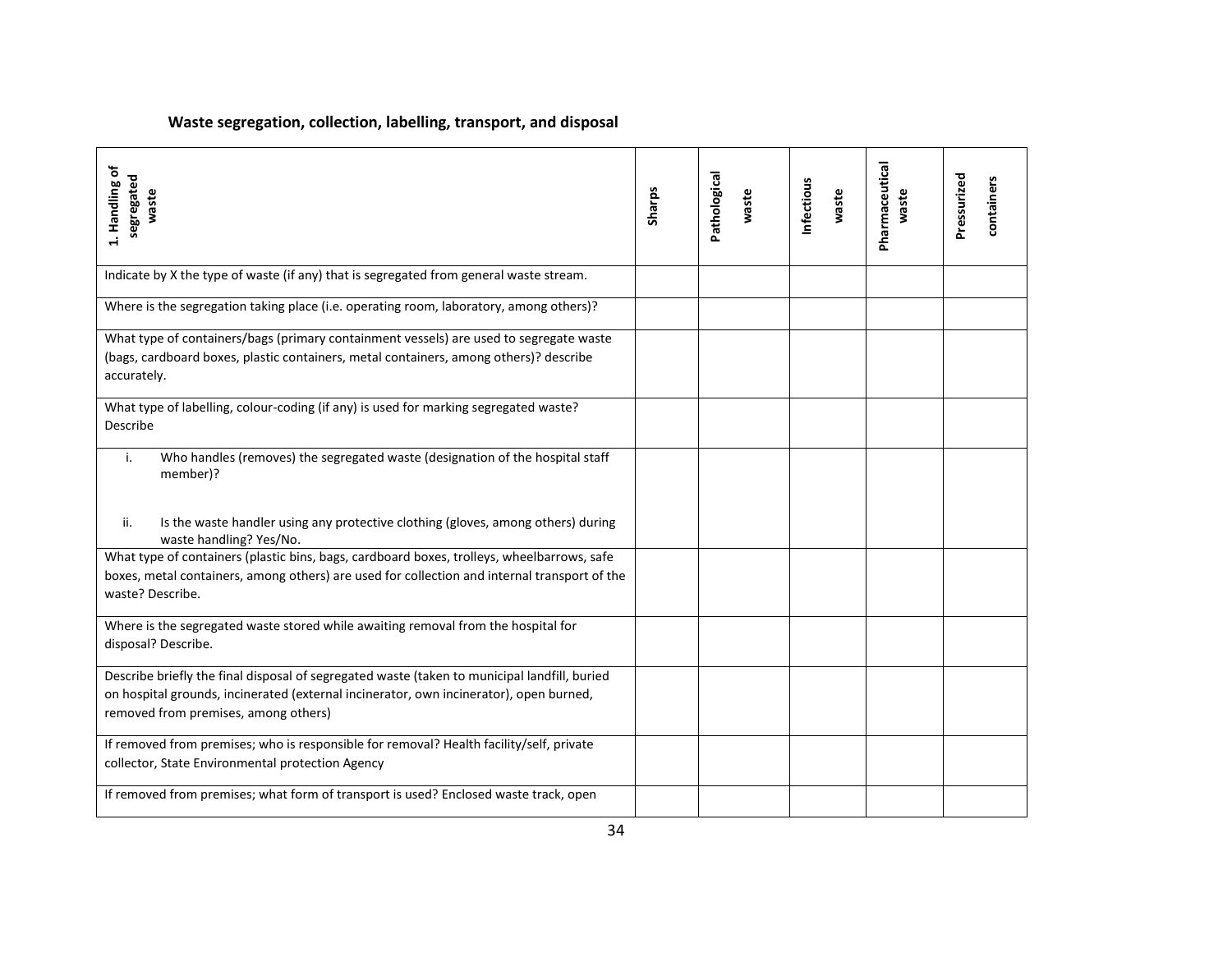| waste track, open pick-up, among others   |  |  |  |
|-------------------------------------------|--|--|--|
| How often is the waste removed from site? |  |  |  |
| Daily                                     |  |  |  |
| 3-4 times per week                        |  |  |  |
| $1 - 2$ times per week                    |  |  |  |
| Once a week                               |  |  |  |
| Every two weeks                           |  |  |  |
| Once a month                              |  |  |  |
| Less often                                |  |  |  |

Is safety clothing issued to staff involved in medical waste collection, i.e. gloves, aprons, among others?



If yes, please list the safety clothing/items issued to medical waste collectors and the frequency of issue:

| Items issued     | <b>Daily</b> | Weekly | <b>Monthly</b> | <b>As Needed</b> |
|------------------|--------------|--------|----------------|------------------|
| Aprons           |              |        |                |                  |
| Gloves           |              |        |                |                  |
| Safety shoes     |              |        |                |                  |
| Overhauls        |              |        |                |                  |
| Others (specify) |              |        |                |                  |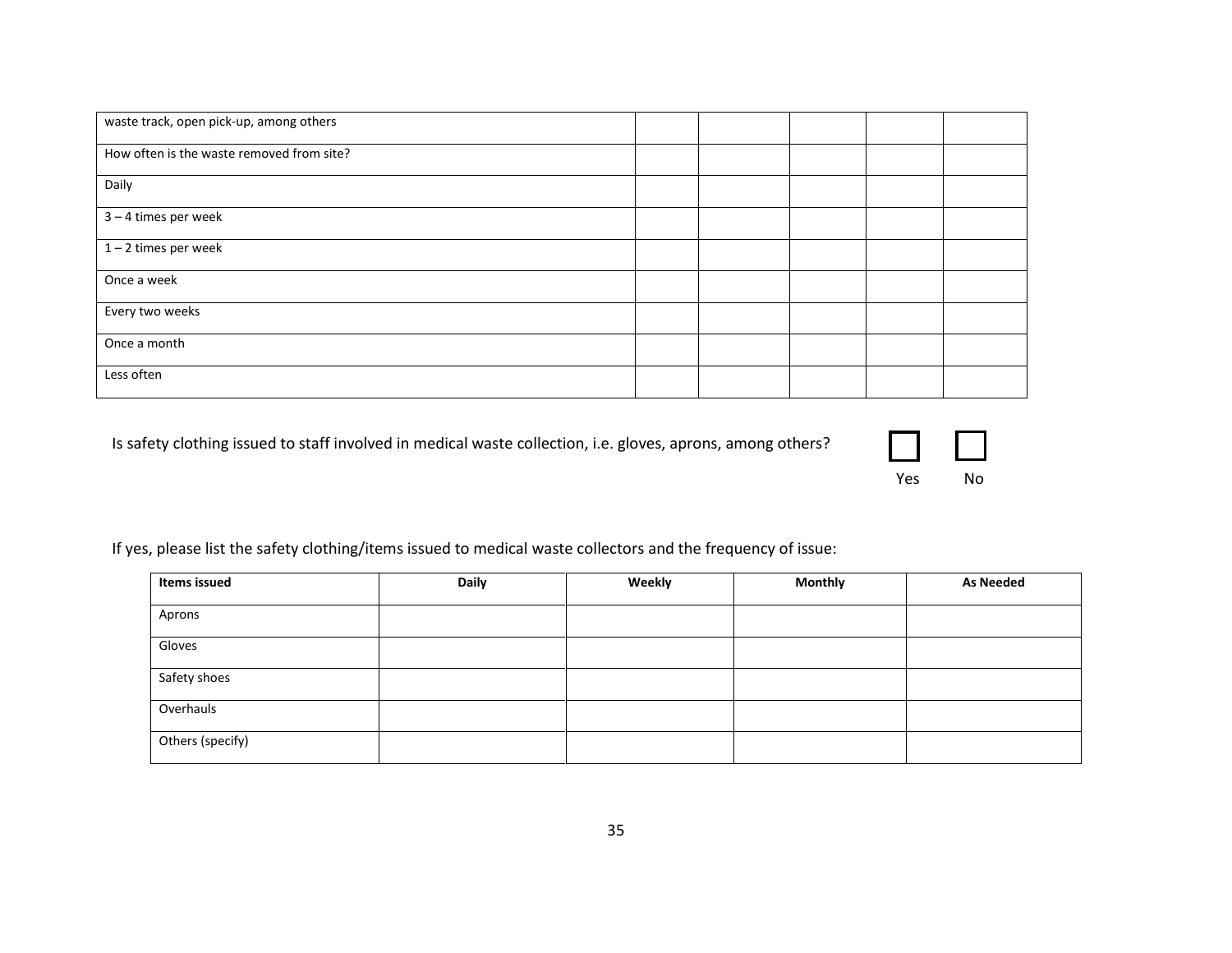Which of these waste collection, handling, transport and disposal activities are undertaken by Health-care staff and which are outsourced? List the party responsible for that activity, where the activity is outsourced and the start and end dates of the contract entered into:

| <b>ACTIVITY</b> | RESPONSIBLE PARTY (self/facility, Environmental<br>Protection Agency, Private collector, among others) | NAME OF THE RESPONSIBLE PARTY/PRIVATE<br><b>COLLECTOR</b> |
|-----------------|--------------------------------------------------------------------------------------------------------|-----------------------------------------------------------|
| Collection      |                                                                                                        |                                                           |
| <b>Handling</b> |                                                                                                        |                                                           |
| Transport       |                                                                                                        |                                                           |
| Incineration    |                                                                                                        |                                                           |
| Disposal        |                                                                                                        |                                                           |

#### **Personnel involved in the management of Health-care waste**

1. (a) Designation of person(s) responsible for organization and management of waste collection, handling, storage, and disposal at the hospital administration level.

| (c) Has he/she received any training on hospital waste management? | Yes.   | Nο |
|--------------------------------------------------------------------|--------|----|
| If yes, what type of training and of what duration?                | $\Box$ |    |

\_\_\_\_\_\_\_\_\_\_\_\_\_\_\_\_\_\_\_\_\_\_\_\_\_\_\_\_\_\_\_\_\_\_\_\_\_\_\_\_\_\_\_\_\_\_\_\_\_\_\_\_\_\_\_\_\_\_\_\_\_\_\_\_\_\_\_\_\_\_\_\_

\_\_\_\_\_\_\_\_\_\_\_\_\_\_\_\_\_\_\_\_\_\_\_\_\_\_\_\_\_\_\_\_\_\_\_\_\_\_\_\_\_\_\_\_\_\_\_\_\_\_\_\_\_\_\_\_\_\_\_\_\_\_\_\_\_\_\_\_\_\_\_\_

\_\_\_\_\_\_\_\_\_\_\_\_\_\_\_\_\_\_\_\_\_\_\_\_\_\_\_\_\_\_\_\_\_\_\_\_\_\_\_\_\_\_\_\_\_\_\_\_\_\_\_\_\_\_\_\_\_\_\_\_\_\_\_\_\_\_\_\_\_\_\_\_\_

\_\_\_\_\_\_\_\_\_\_\_\_\_\_\_\_\_\_\_\_\_\_\_\_\_\_\_\_\_\_\_\_\_\_\_\_\_\_\_\_\_\_\_\_\_\_\_\_\_\_\_\_\_\_\_\_\_\_\_\_\_\_\_\_\_\_\_\_\_\_\_\_\_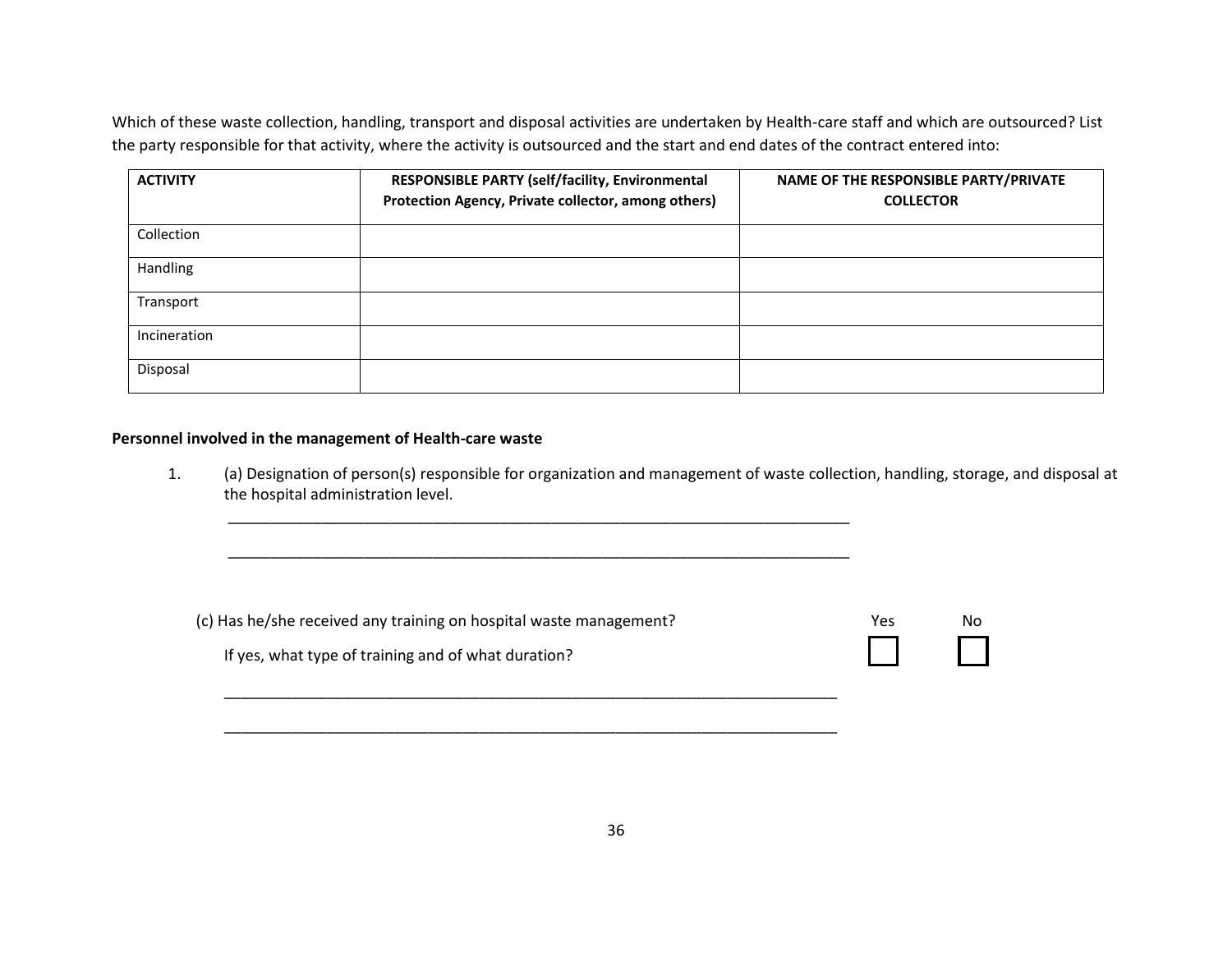## **Annex 3: Treatment and Disposal Methods For Categories Of Health Care Waste**

| Type of waste                                                                                                                                                                                                                                                                                                                                                                                                                                     | Summary of treatment and disposal options / notes                                                                                                                                                                                                                                                                                                                                                                                                                                                                                                                                                                                                                                                                                                                                                                                                                                                                                                                                                                                                                                                                                                                                                     |
|---------------------------------------------------------------------------------------------------------------------------------------------------------------------------------------------------------------------------------------------------------------------------------------------------------------------------------------------------------------------------------------------------------------------------------------------------|-------------------------------------------------------------------------------------------------------------------------------------------------------------------------------------------------------------------------------------------------------------------------------------------------------------------------------------------------------------------------------------------------------------------------------------------------------------------------------------------------------------------------------------------------------------------------------------------------------------------------------------------------------------------------------------------------------------------------------------------------------------------------------------------------------------------------------------------------------------------------------------------------------------------------------------------------------------------------------------------------------------------------------------------------------------------------------------------------------------------------------------------------------------------------------------------------------|
| Infectious waste: Includes waste suspected to contain pathogens (e.g.<br>bacteria, viruses, parasites, or fungi) in sufficient concentration or quantity<br>to cause disease in susceptible hosts. Includes pathological and<br>anatomical material (e.g. tissues, organs, body parts, human fetuses,<br>animal carcasses, blood, and other body fluids), clothes, dressings,<br>equipment / instruments, and other items that may have come into | Waste Segregation Strategy: Yellow or red colored bag / container, marked "infectious" with international infectious symbol. Strong, leak proof plastic<br>bag, or container capable of being autoclaved.                                                                                                                                                                                                                                                                                                                                                                                                                                                                                                                                                                                                                                                                                                                                                                                                                                                                                                                                                                                             |
|                                                                                                                                                                                                                                                                                                                                                                                                                                                   | Treatment: Chemical disinfection; Wet thermal treatment; Microwave irradiation; Safe burial on hospital premises; Sanitary landfill; Incineration (Rotary<br>kiln; pyrolytic incinerator; single-chamber incinerator; drum or brick incinerator) <sup>e</sup><br>Highly infectious waste, such as cultures from lab work, should be sterilized using wet thermal treatment, such as autoclaving.<br>$\bullet$                                                                                                                                                                                                                                                                                                                                                                                                                                                                                                                                                                                                                                                                                                                                                                                         |
| contact with infectious materials.                                                                                                                                                                                                                                                                                                                                                                                                                | Anatomical waste should be treated using Incineration (Rotary kiln; pyrolytic incinerator; single-chamber incinerator; drum or brick incinerator <sup>15</sup> ).<br>$\bullet$                                                                                                                                                                                                                                                                                                                                                                                                                                                                                                                                                                                                                                                                                                                                                                                                                                                                                                                                                                                                                        |
| Sharps: Includes needles, scalpels, blades, knives, infusion sets, saws,<br>broken glass, and nails etc.                                                                                                                                                                                                                                                                                                                                          | Waste Segregation Strategy: Yellow or red color code, marked "Sharps". Rigid, impermeable, puncture-proof container (e.g. steel or hard plastic) with<br>cover. Sharps containers should be placed in a sealed, yellow bag labeled "infectious waste".                                                                                                                                                                                                                                                                                                                                                                                                                                                                                                                                                                                                                                                                                                                                                                                                                                                                                                                                                |
|                                                                                                                                                                                                                                                                                                                                                                                                                                                   | Treatment: Chemical disinfection; Wet thermal treatment; Microwave irradiation; Encapsulation; Safe burial on hospital premises; Incineration (Rotary<br>kiln; pyrolytic incinerator; single-chamber incinerator; drum or brick incinerator) <sup>e</sup><br>Following incineration, residues should be landfilled.                                                                                                                                                                                                                                                                                                                                                                                                                                                                                                                                                                                                                                                                                                                                                                                                                                                                                   |
|                                                                                                                                                                                                                                                                                                                                                                                                                                                   | $\bullet$<br>Sharps disinfected with chlorinated solutions should not be incinerated due to risk of generating POPs.<br>$\bullet$<br>Needles and syringes should undergo mechanical mutilation (e.g. milling or crushing) prior to wet thermal treatment<br>$\bullet$                                                                                                                                                                                                                                                                                                                                                                                                                                                                                                                                                                                                                                                                                                                                                                                                                                                                                                                                 |
| Pharmaceutical waste: Includes expired, unused, spoiled, and<br>contaminated pharmaceutical products, drugs, vaccines, and sera that<br>are no longer needed, including containers and other potentially<br>contaminated materials (e.g. drug bottles vials, tubing etc.).                                                                                                                                                                        | Waste Segregation Strategy: Brown bag / container. Leak-proof plastic bag or container.<br>Treatment: Sanitary landfill <sup>a</sup> ; Encapsulation <sup>a</sup> ; Discharge to sewer <sup>a</sup> ; Return expired drugs to supplier; Incineration (Rotary kiln; pyrolytic incinerator <sup>a</sup> );<br>Safe burial on hospital premises <sup>a</sup> as a last resort.<br>Small quantities: Landfill disposal acceptable, however cytotoxic and narcotic drugs should not be landfilled. Discharge to sewer only for mild,<br>$\bullet$<br>liquid pharmaceuticals, not antibiotics or cytotoxic drugs, and into a large water flow. Incineration acceptable in pyrolytic or rotary kiln incinerators,<br>provided pharmaceuticals do not exceed 1 percent of total waste to avoid hazardous air emissions. Intravenous fluids (e.g. salts, amino acids)<br>should be landfilled or discharged to sewer. Ampoules should be crushed and disposed of with sharps.<br>Large quantities: Incineration at temperatures exceeding 1200 °C. Encapsulation in metal drums. Landfilling not recommended unless<br>$\bullet$<br>encapsulated in metal drums and groundwater contamination risk is minimal. |
| Genotoxic / cytotoxic waste: Genotoxic waste may have mutagenic,<br>teratogenic, or carcinogenic properties, and typically arises from the<br>feces, urine, and vomit of patients receiving cytostatic drugs, and from<br>treatment with chemicals and radioactive materials. Cytotoxic drugs are<br>commonly used in oncology and radiology departments as part of cancer<br>treatments.                                                         | Waste Segregation Strategy: See above for "infectious waste". Cytotoxic waste should be labeled "Cytotoxic waste".<br>Treatment: Return expired drugs to supplier; Chemical degradation; Encapsulation <sup>a</sup> ; Inertization; Incineration (Rotary kiln, pyrolytic incinerator);<br>Cytotoxic waste should not be landfilled or discharged to sewer systems.<br>Incineration is preferred disposal option. Waste should be returned to supplier where incineration is not an option. Incineration should be<br>undertaken at specific temperatures and time specifications for particular drugs. Most municipal or single chamber incinerators are not adequate<br>for cytotoxic waste disposal. Open burning of waste is not acceptable.<br>Chemical degradation may be used for certain cytotoxic drugs - See Pruss et al. (1999) Annex 2 for details.<br>Encapsulation and inertization should be a last resort waste disposal option.<br>$\bullet$                                                                                                                                                                                                                                          |